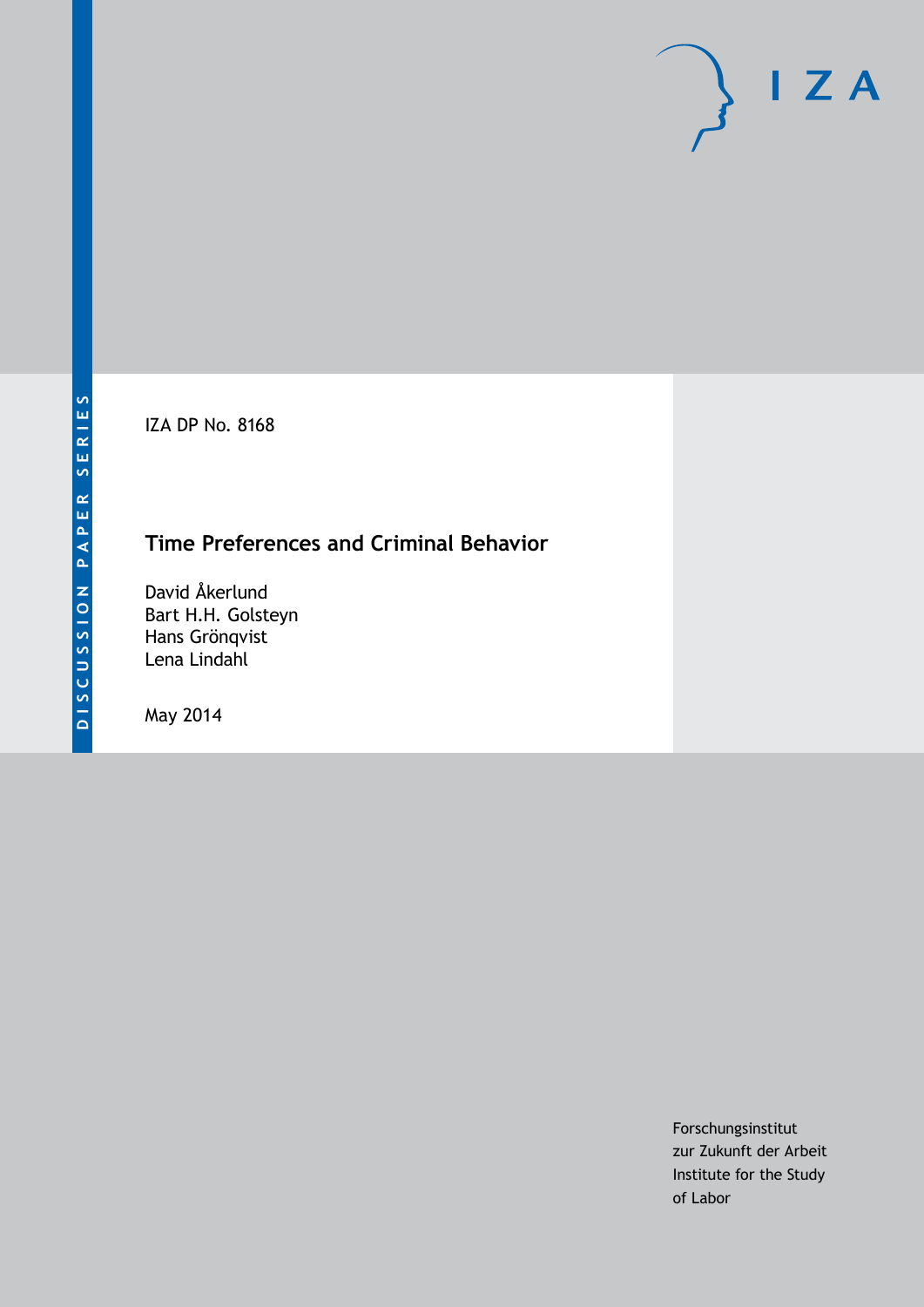# **Time Preferences and Criminal Behavior**

## **David Åkerlund**

*SOFI, Stockholm University*

### **Bart H.H. Golsteyn**

*ROA, Maastricht University and IZA*

### **Hans Grönqvist**

*SOFI, Stockholm University*

### **Lena Lindahl**

*SOFI, Stockholm University*

Discussion Paper No. 8168 May 2014

IZA

P.O. Box 7240 53072 Bonn Germany

Phone: +49-228-3894-0 Fax: +49-228-3894-180 E-mail: [iza@iza.org](mailto:iza@iza.org)

Any opinions expressed here are those of the author(s) and not those of IZA. Research published in this series may include views on policy, but the institute itself takes no institutional policy positions. The IZA research network is committed to the IZA Guiding Principles of Research Integrity.

The Institute for the Study of Labor (IZA) in Bonn is a local and virtual international research center and a place of communication between science, politics and business. IZA is an independent nonprofit organization supported by Deutsche Post Foundation. The center is associated with the University of Bonn and offers a stimulating research environment through its international network, workshops and conferences, data service, project support, research visits and doctoral program. IZA engages in (i) original and internationally competitive research in all fields of labor economics, (ii) development of policy concepts, and (iii) dissemination of research results and concepts to the interested public.

IZA Discussion Papers often represent preliminary work and are circulated to encourage discussion. Citation of such a paper should account for its provisional character. A revised version may be available directly from the author.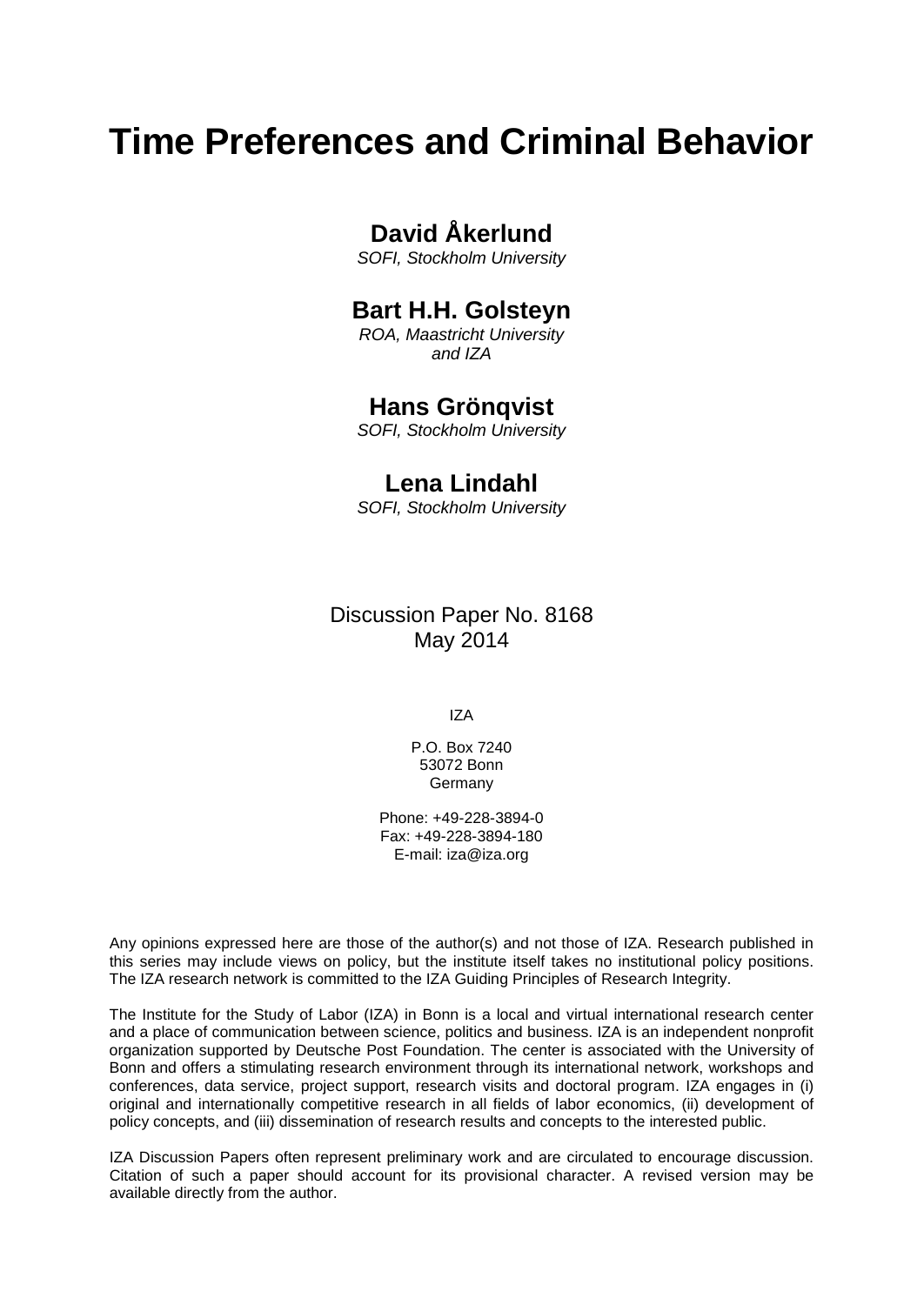IZA Discussion Paper No. 8168 May 2014

# **ABSTRACT**

### **Time Preferences and Criminal Behavior**

One main motive behind lengthy prison terms for serious crime is to deter potential offenders from engaging in crime. Yet, economic theory predicts that the scope for punishment as acting as a deterrent depends on how much individuals discount future events when balancing the immediate utility of the crime and the costs of a potential future punishment. If criminals have short time horizons, then it is hard to imagine punishment acting as a key deterrent. This paper provides the first empirical investigation of the link between time preferences and criminal behavior. Our study is made possible by access to a unique Swedish longitudinal dataset that links individual measures of time preferences collected at age 13 to various crime indicators from administrative registers spanning over 18 years. Our results show that high discount rates significantly predict criminal involvement. The magnitude of the relationship is substantial and corresponds to roughly one third of the association between intelligence and crime. Although high discount rates significantly predict the onset of criminal involvement, it is less strongly correlated with crime at the intensive margin. The link is more pronounced for property crime and among males with low intelligence. We also find that part of the association can be explained by high discount rates being associated with lower human capital accumulation.

JEL Classification: K4, D03, D90

Keywords: time discounting, impatience, intertemporal choice, crime

Corresponding author:

Bart H.H. Golsteyn Department of Economics Maastricht University P.O. Box 616 6200 MD, Maastricht The Netherlands E-mail: [b.golsteyn@maastrichtuniversity.nl](mailto:b.golsteyn@maastrichtuniversity.nl)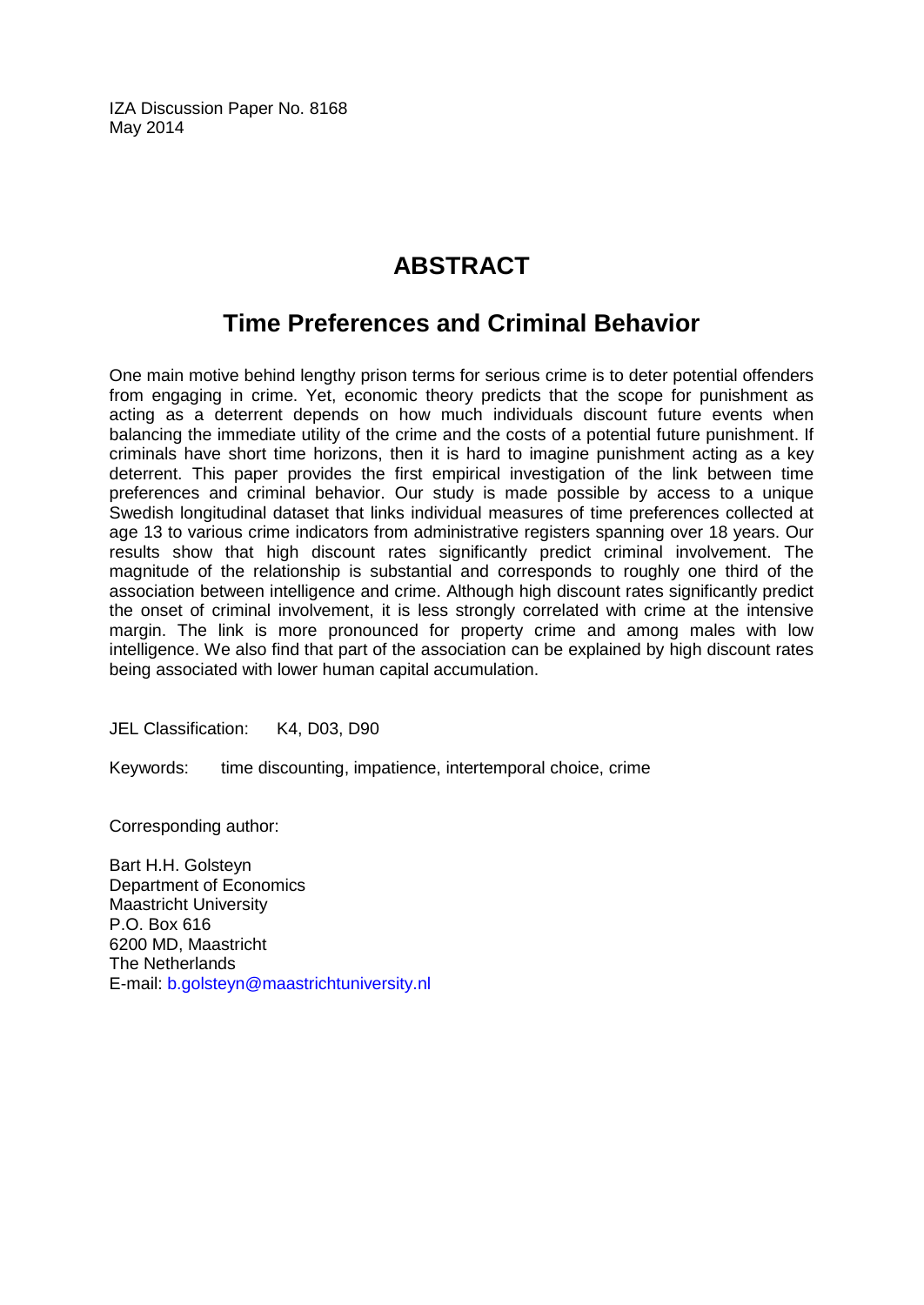#### **1. Introduction**

It is widely believed that harsh sentences deter potential offenders from engaging in crime. The concept of deterrence involves two main assumptions: first that specific punishments imposed on offenders will "deter" them from recommitting the crime; the second is that fear of punishment will prevent others from committing similar crimes (Cook 1980). The fundamental idea of deterrence is reflected in the criminal justice systems in most democratic societies, although incarceration typically has several goals, such as incapacitation, punishment, deterrence and rehabilitation.

The deterrent effect of punishment is incorporated in the standard economic model of crime where individuals balance the benefits of engaging in crime against the costs of the potential punishment (e.g. Becker 1968). Stricter sanctions will reduce crime because it lowers the present value of criminal activity (Davis 1988). The effectiveness of sanctions as an instrument to fight crime, however, largely depends on how heavily potential criminals discount future events. This is because the rewards of the crime are savored immediately, but the costs of the potential punishment are borne in the future. As pointed out by Lee and McCrary (2009), if criminals have short time horizons, then it is hard to imagine punishment acting as a key deterrent.<sup>1</sup>

In this paper we empirically investigate whether individual time preferences measured at age 13 predict subsequent criminal involvement from age 15 to age 31. High time preferences are often assumed to cause criminal behavior but empirical research on this topic is scarce. Nagin and Pogarsky (2004) measure discount rates among adolescents (grades 7-12) and ask them one year later whether they were involved in criminal activities during that year. They find that respondents with

<span id="page-3-0"></span><sup>&</sup>lt;sup>1</sup> In the leading contemporary theory of crime, the ability to exercise self-control in the face of opportunity is hypothesized to explain a major part of all criminal behavior (Gottfredson and Hirschi 1990). Although the concept of self-control seems related to that of time discounting it is not clearly defined in the literature. It has therefore proven difficult to empirically test the theory. Self-control is assumed to be coalesced with a number of interrelated individual characteristics such as impulsiveness, lack of persistence and inability to delay gratification (e.g. Piquero et al. 2010). Some studies have used behavioral markers such as the length of time one can squeeze a hand grip, keeping within lines while drawing a maze or various betting behaviors. Other studies use self-reported measures, for example, self-reported inability to avoid thinking about white bears when instructed to do so or reports by parents or teachers. Tittle, Ward and Grasmick (2003) summarize the different measures used.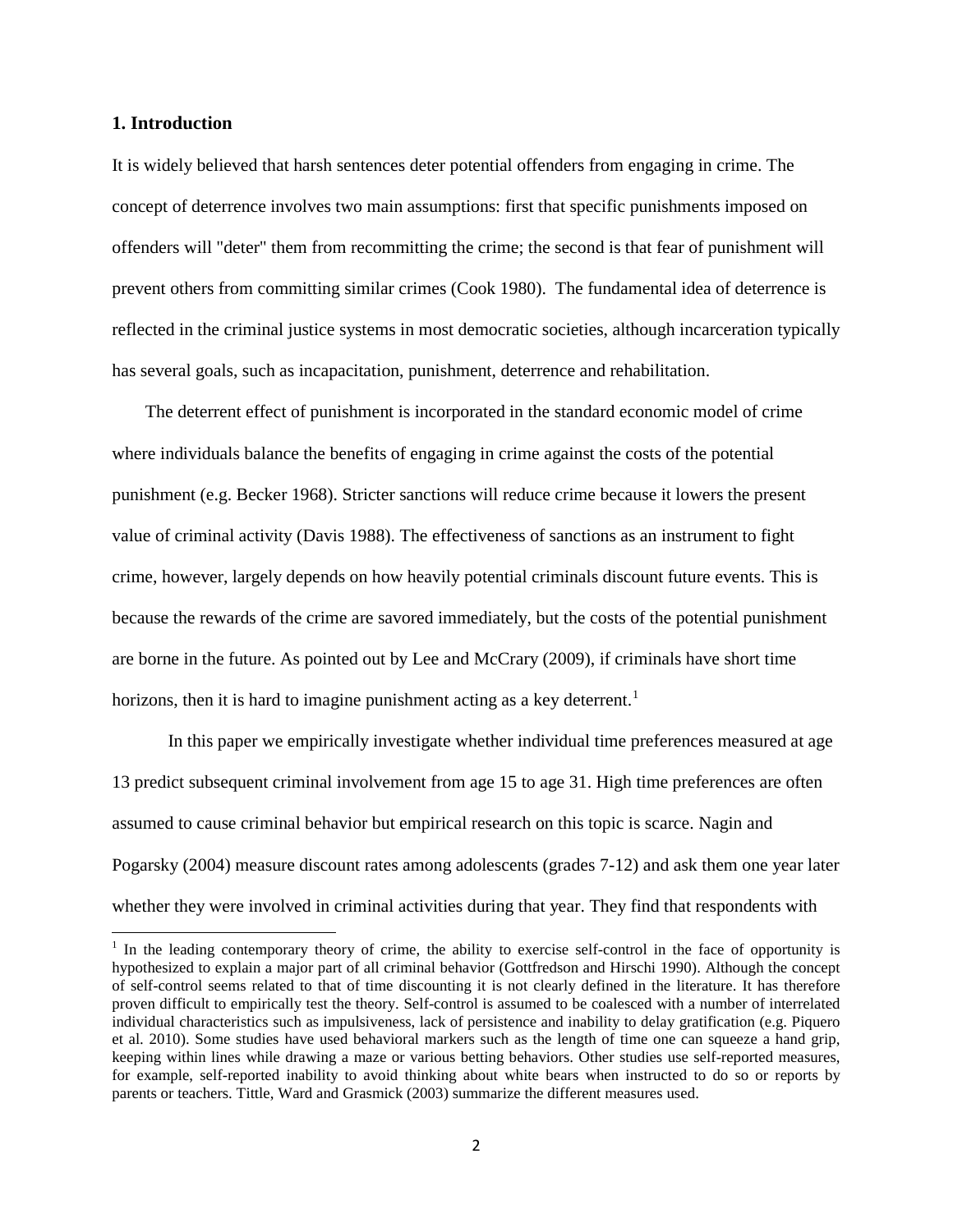high discount rates were more involved in criminal activities. The results in Lee and McCrary (2009) and Jacob, Lefgren, and Moretti (2007) provide suggestive evidence that offenders may have short time horizons. Lee and McCrary use register based longitudinal data on felony arrests in Florida and show that the sharp increase in criminal sanctions at age 18 leads to relatively small declines in the probability of offending. A small response in behavior is consistent with offenders discounting future events heavily. Jacob, Lefgren and Moretti (2007) examine whether crime is serially correlated by taking advantage of exogenous shocks on local crime driven by weather shifts. Their results show that weeks with above average crime rates are followed by weeks with below average crime rates. The results are consistent with offenders having short time horizons and that the income effect is substantial: individuals engage more in crime in the next period to make up for the lack of income from criminal activity in the initial period.

Our investigation requires unusually rich data. To properly connect theory to data, it is preferable to uset early measures of time discounting. Ideally, the information on time preferences should be collected before individuals tend to start getting involved in criminal activity to ease complications due to reverse causation. It would further be necessary to link this information to credible indicators of criminal involvement and to follow the individuals for a period that stretches well beyond the peak of the age-crime profile. These restrictions effectively rule out any recently constructed dataset.

Our data originate from a Swedish longitudinal dataset that contains information on children's time preferences collected from a survey held in the year 1966 when the children were 13 years of age. By linking the respondents to administrative registers we are able to follow the 13,606 children who participated in the survey for a period of 18 years. Time preferences are measured through a question where the children were asked to rate the extent to which they prefer SEK 900 (USD 140)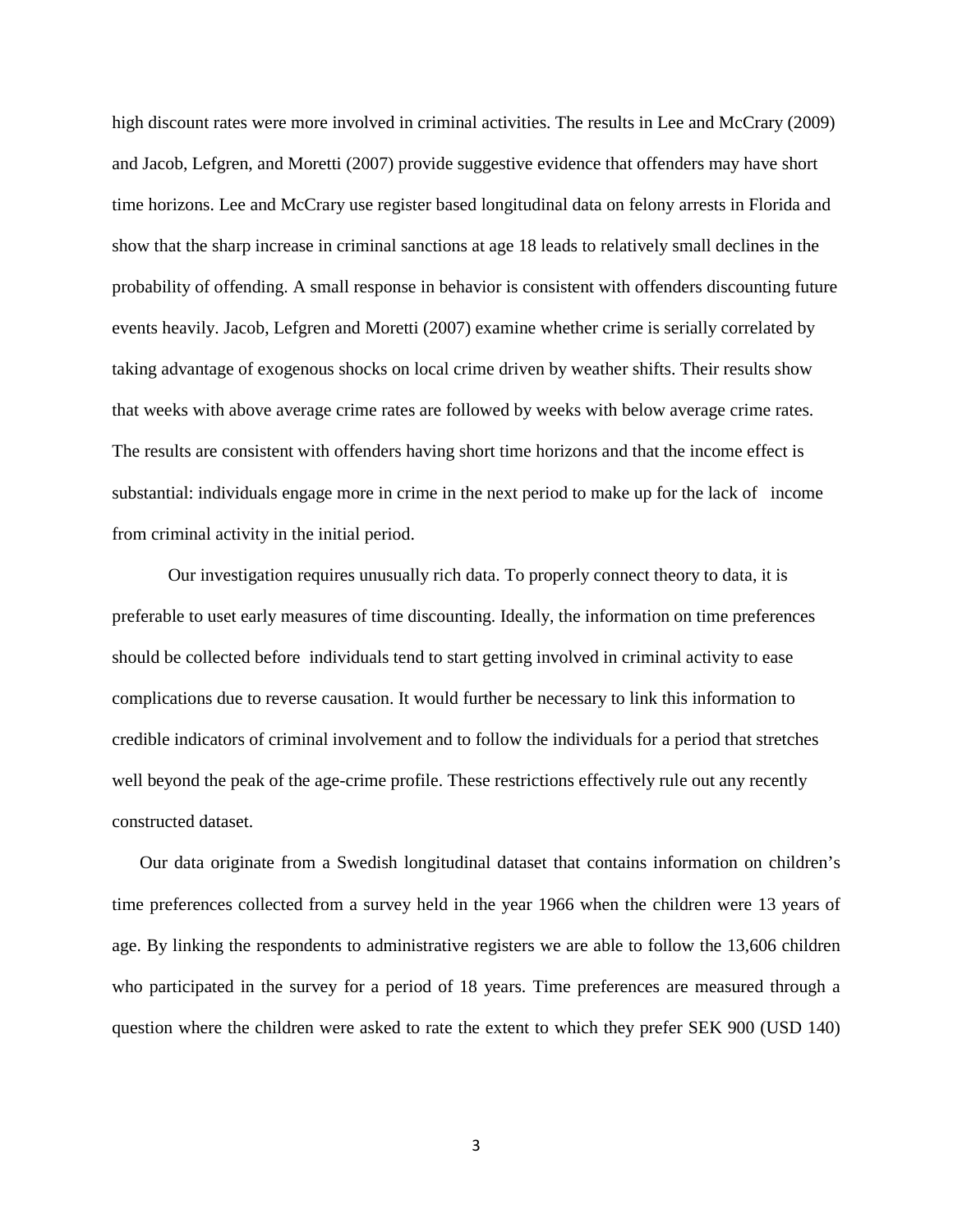today over SEK 9,000 (USD 1,400) in five years using a five point scale.<sup>[2](#page-3-0)</sup> Our measures of crime originate from two sources: (i) interventions by social authorities due to delinquent behavior of children up to age 18; (ii) the universe of criminal convictions for all individuals between age 15 and 31. Besides details about the type of crime, there is information on crime both at the extensive and intensive margins.

For several reasons, the dataset is ideal for our purposes. First, the survey was administrated relatively early in life before the onset of illegal involvement; yet it was taken sufficiently late so that the respondents are likely to have been able to understand the nature of the question. The fact that the survey was conducted in all schools in the Stockholm metropolitan area implies that all pupils present at school during that particular day took part in the survey, which increases the external validity of our results. Moreover, the use of administrative data means there is no sample attrition. Another key feature of the data set is that it includes information on parental education and income. Being able to adjust for parental socioeconomic background is important since it eases concerns that responses to the survey might reflect differences in the family budget constraint.<sup>[3](#page-5-0)</sup> An additional benefit is that the data include results on a cognitive ability test that was part of the survey. This is essential as previous studies have shown that time preferences and ability interact in the population (Benjamin, Brown and Shapiro 2013; Dohmen et al. 2010).

 Our results show that time preferences significantly predict criminal activity. When comparing the size of the relationship to that of the association between intelligence and crime we find that the former is about one third of the size as the latter. We also find that high discount rates predict crime more strongly at the extensive rather than the intensive margin. The link is much stronger for

 $2$  In 2013 year's price level.

<span id="page-5-1"></span><span id="page-5-0"></span><sup>&</sup>lt;sup>3</sup> The literature on economic preference parameters typically focuses on the predictive value of preferences. Causal effects are not possible to elicit since - even in the setting of a laboratory where the researcher can control many aspects - one cannot exclude the possibility that other preferences are influenced as well by the experiment.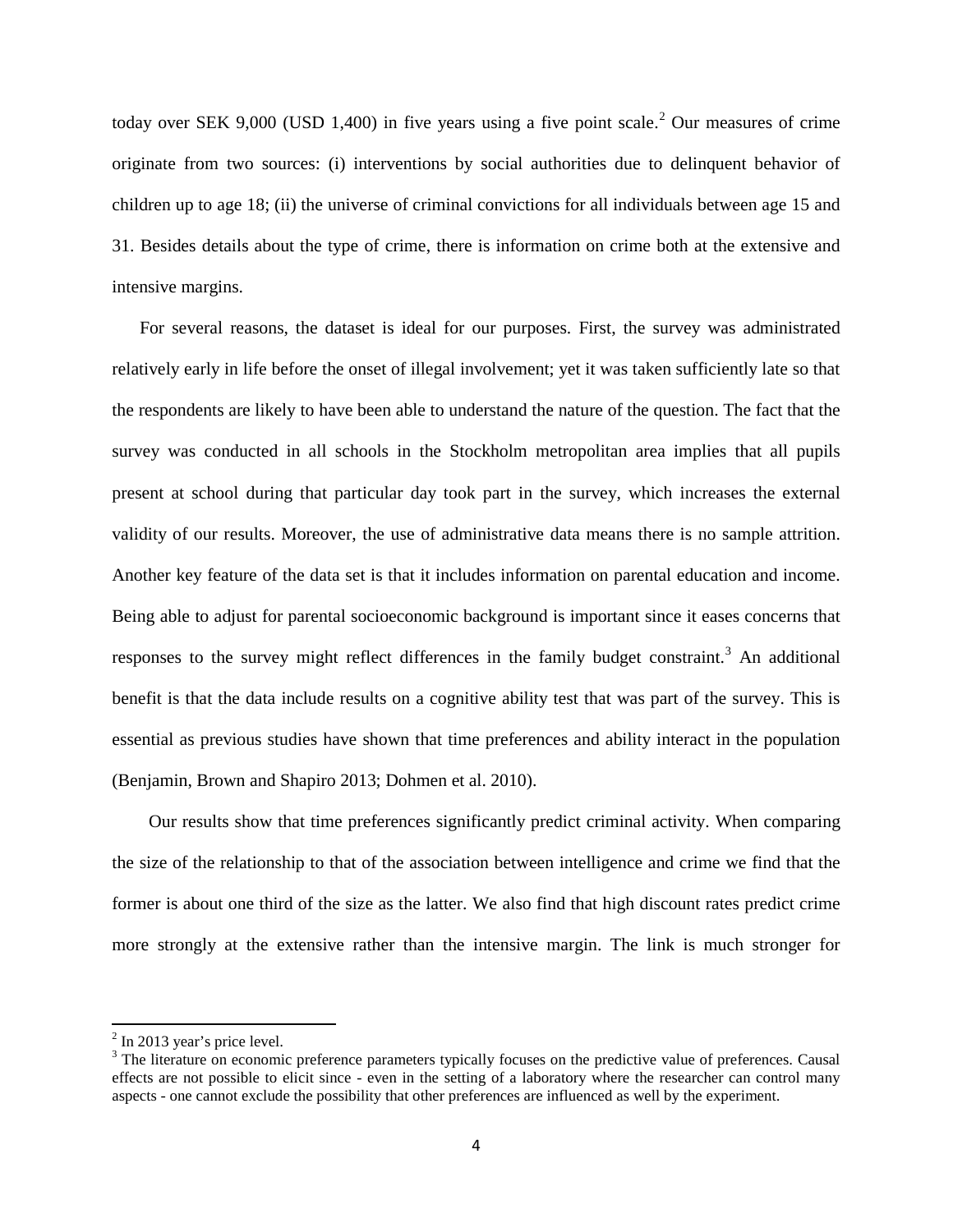property crime and among males with low intelligence. We also find that the association can partly be explained by high discount rates being associated with lower rates of human capital acquisition.

Our work is related to two strands of the literature. Most importantly, we add empirical content to theoretical studies concerning the dynamics of criminal behavior. In his seminal paper, Davis (1988) presents a model suggesting that different propensities to commit crime can ultimately be explained by individual attitudes toward the future. Although this is the only theoretical investigation we are aware of that directly focuses on how time discounting affects criminal involvement, a series of relatively recent studies provide structural estimations of other aspects regarding intertemporal decision making among potential criminals, in particular concerning individual joint investments in education, work and crime (e.g. Imai and Krishna 2004; Imrohoroglu, Merlo, and Rupert 2004; Burdett, Lagos, and Wright 2004; Lochner 2004). McCrary (2010) provides an excellent review of these studies. Interestingly, most of them assume a long time horizon for potential offenders, and typically impose annual discount factors close to unity.[4](#page-5-1)

We also contribute to the growing literature concerning the predictive value of time preferences for real world outcomes. Several studies have documented that time preferences in the adult population are significantly correlated with field outcomes such as occupational choice (Burks et al. 2009), credit card borrowing (Meier and Sprenger 2010), and smoking (Khwaja, Silverman and Sloan 2007). Sutter et al. (2011) relate risk attitudes and time preferences to health-related behavior and savings decisions in an experimental setting. Their cross-sectional evidence suggests that discount rates among children aged 10 to 18 correlate with their Body Mass Index (BMI), savings as well as spending on alcohol and tobacco. In an intertemporal choice lab experiment, Dohmen et al. (2010) find that patience among adults is significantly associated with higher cognitive ability. With just a few exceptions, the existing evidence on the connection between time preferences and real

<span id="page-6-0"></span><sup>&</sup>lt;sup>4</sup> The implied annual discount rate in our paper is 58%. Although this number may seem large, it is in line with discount rates used in other experimental and field studies (see Frederick, Loewenstein, and O'Donoghue 2002).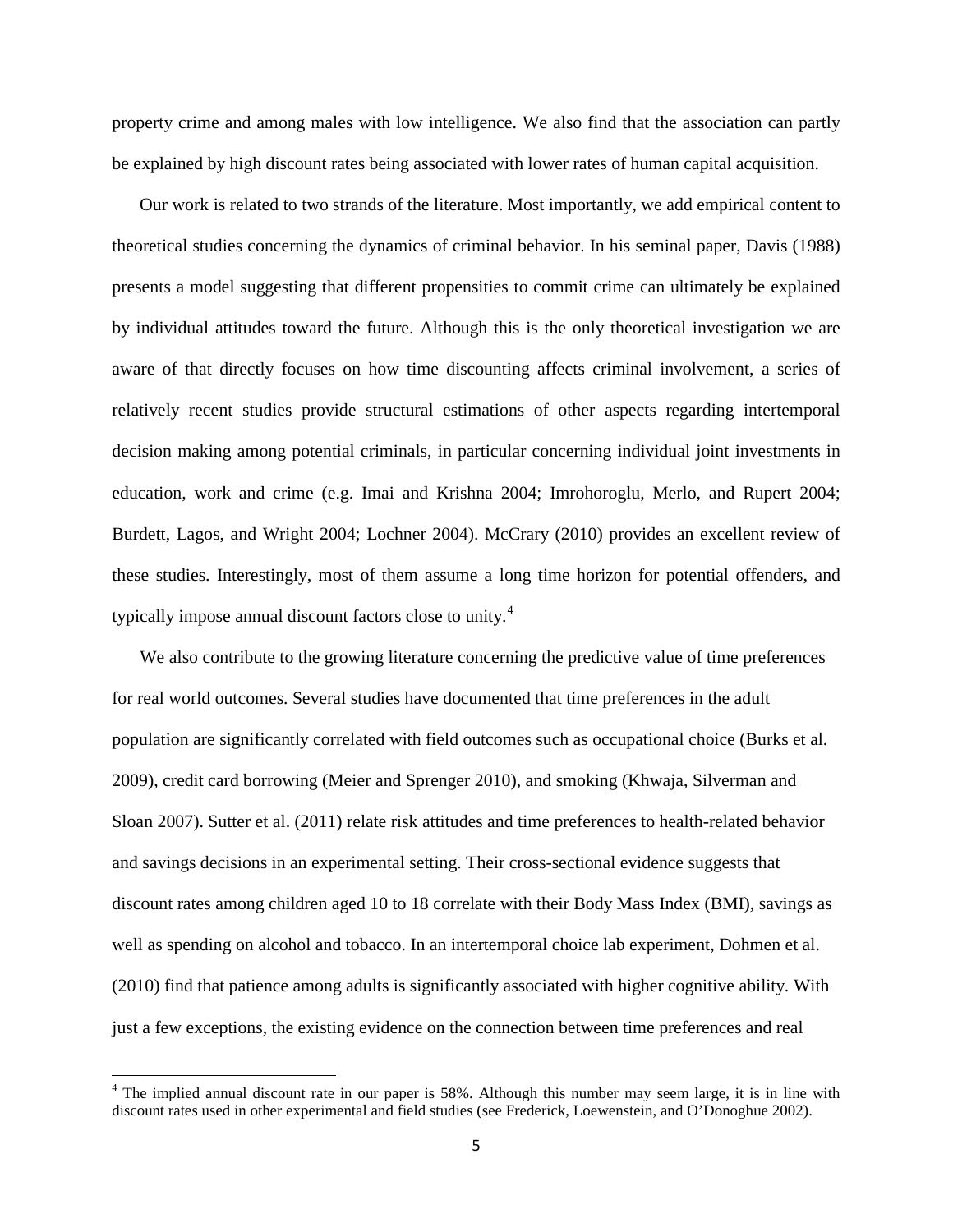world outcomes is cross-sectional in nature and focuses on the adult population. Golsteyn, Grönqvist, and Lindahl (2014) present one of the first pieces of longitudinal evidence showing a strong negative correlation between high discount rates during childhood and various indicators of human capital, health, and lifetime income. The association is robust when controlling for factors such as family socioeconomic background and ability and persists well into adulthood. They also show that the relationship between time preferences and long-run outcomes operates through early human capital investments<sup>[5](#page-6-0)</sup>

To the extent that time preferences are malleable, our results potentially have implications for public policy in the sense that early interventions that make individuals more future-oriented may be used as a tool to combat crime. The controversy regarding the understanding of how changeable time preferences are, is not settled. Recent quasi-experimental studies have shown that exogenous traumatic events such as the great tsunami in Sri Lanka (Callen 2011) and the genocide in Burundi (Voors et al. 2012) at least temporarily shifted the time preferences of the survivors. More relevant from a policy perspective is the seminal study by Becker and Mulligan (1997) which posits that people could learn to be more future-oriented. The results in Perez-Arce (2011), which demonstrate that college students in Mexico who were randomly admitted from a pool of applicants were more patient than individuals in the control group, are consistent with the Becker-Mulligan model. Other more policy relevant applications include active decision making and optimal default choices which have been shown to potentially moderate high discount rates (e.g. Carroll et al. 2009).

<span id="page-7-0"></span><sup>&</sup>lt;sup>5</sup> Only two additional studies provide longitudinal evidence; however the measures employed cannot directly be interpreted as reflecting intertemporal decision making. Cadena and Keys (2011) proxy for time preference using the assessment of the interviewer in the National Longitudinal Survey of Youth whether (s)he perceived the respondent as restless. The results suggest that individuals classified as restless between age 15 and 27 had lower educational attainment and reduced labor supply. Moffitt et al. (2011) measure self-control by a composite that among other things incorporates parental-teacher ratings of children's aggression, hyperactivity, and impulsivity, with self-reports of attention problems and observational ratings of restlessness and stamina, for a cohort of around 1,000 New-Zealand children. They follow the children from age 3 to 32 and find substantial positive effects of the composite on health and wealth. This paper is particularly interesting since it also studies crime. The results show that low values of the self-control index strongly predict criminal convictions.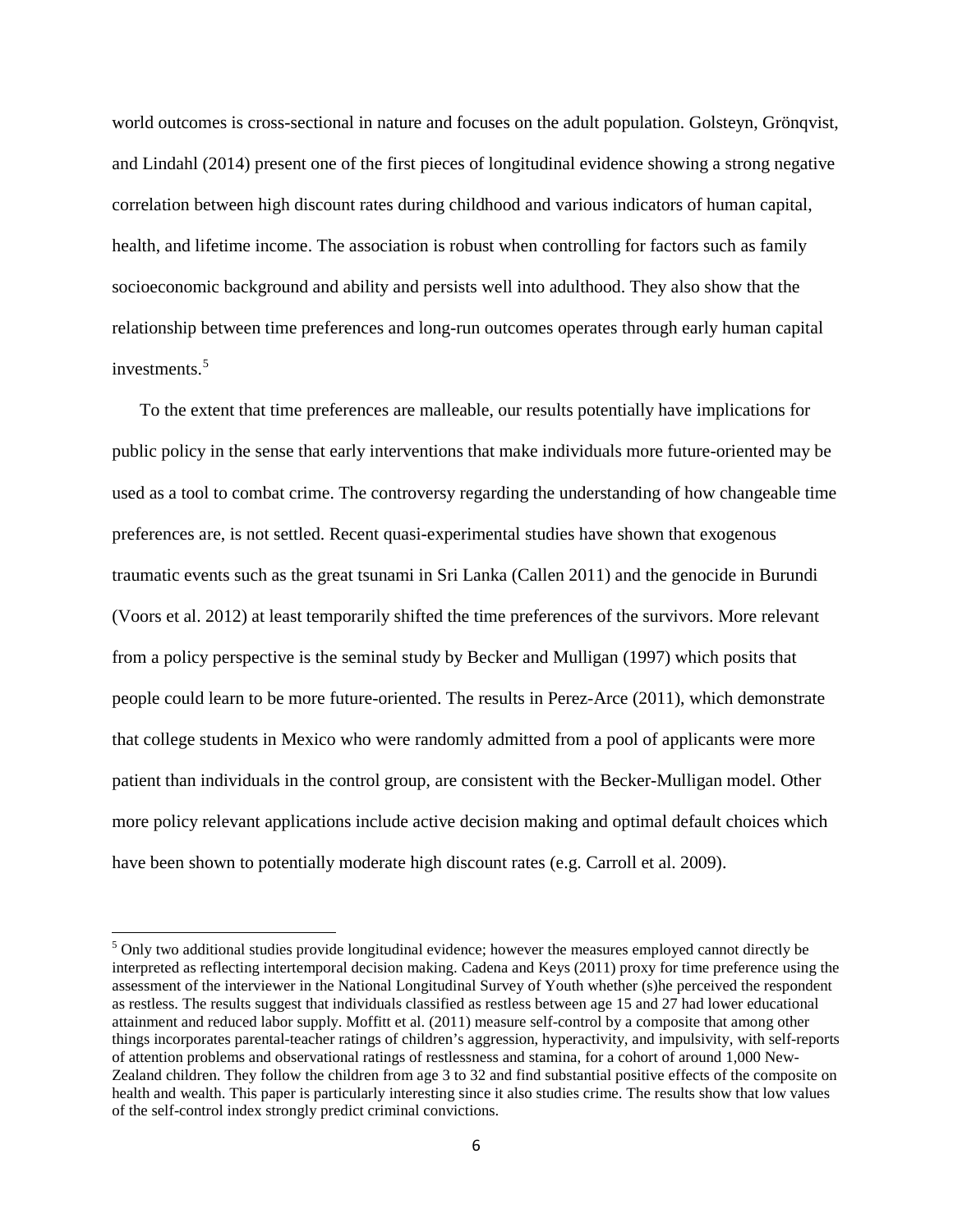The rest of the paper is organized as follows. In section 2 we describe our data. Section 3 presents the results from our empirical analysis. Section 4 provides concluding comments.

#### **2. Data and measurement[6](#page-7-0)**

The data used in this study is a longitudinal data set called the Stockholm Birth Cohort (SBC). The data set is a matching of two longitudinal data sets, the Stockholm Metropolitan Study (SMS) and the Swedish Work and Mortality Database (SWMD). For the purpose of this study we only use the SMS part of the SBC, which consists of all children born 1953 in the Stockholm metropolitan area.

The data include information from a school study that was conducted in 1966 when the cohort members were 13 years old. During one school day, pupils at practically all schools in the county filled out two questionnaires, including the question which we use to elicit time preferences, and took a spatial cognitive ability test which we use to measure cognitive ability. An important aspect of the survey is that it took place at school which gave it a mandatory character. As a result, the nonresponse rate is only 9 percent (the percentage of pupils absent on that particular school day). The low non-response rate in combination with the fact that the survey was given to all students in the county is likely to increase the external validity of our study. This is an advantage compared to laboratory based studies in which the participants probably are self-selected on the basis of their discount rate. Impatient individuals could for example be less likely to sign up for participation in a laboratory experiment.<sup>[7](#page-8-0)</sup> On the other hand, laboratory based studies benefit from the use of real payments, while our type of study relies on a hypothetical question about time preferences and it is not obvious that stated choices perfectly correspond to choices made in real life.

 $6$  The description of the data is partly based on Golsteyn, Grönqvist and Lindahl (2014). We also use data from the Stockholm Birth Cohort but we link these data to register data on crime, which is different from the register data used by them. More details about the Stockholm Birth Cohort data can be found in Stenberg and Vågerö (2006). <sup>7</sup> Related to this, von Gaudecker, van Soest and Wengström (2011) find that people in a laboratory have substantially lower risk preferences than subjects drawn from the (Dutch) population and that the heterogeneity among subjects in the laboratory is much lower than that in the population wide sample. However they also show

<span id="page-8-1"></span><span id="page-8-0"></span>that self-selection into the experiments did much less harm than sampling from a narrowly defined distribution, such as a student population.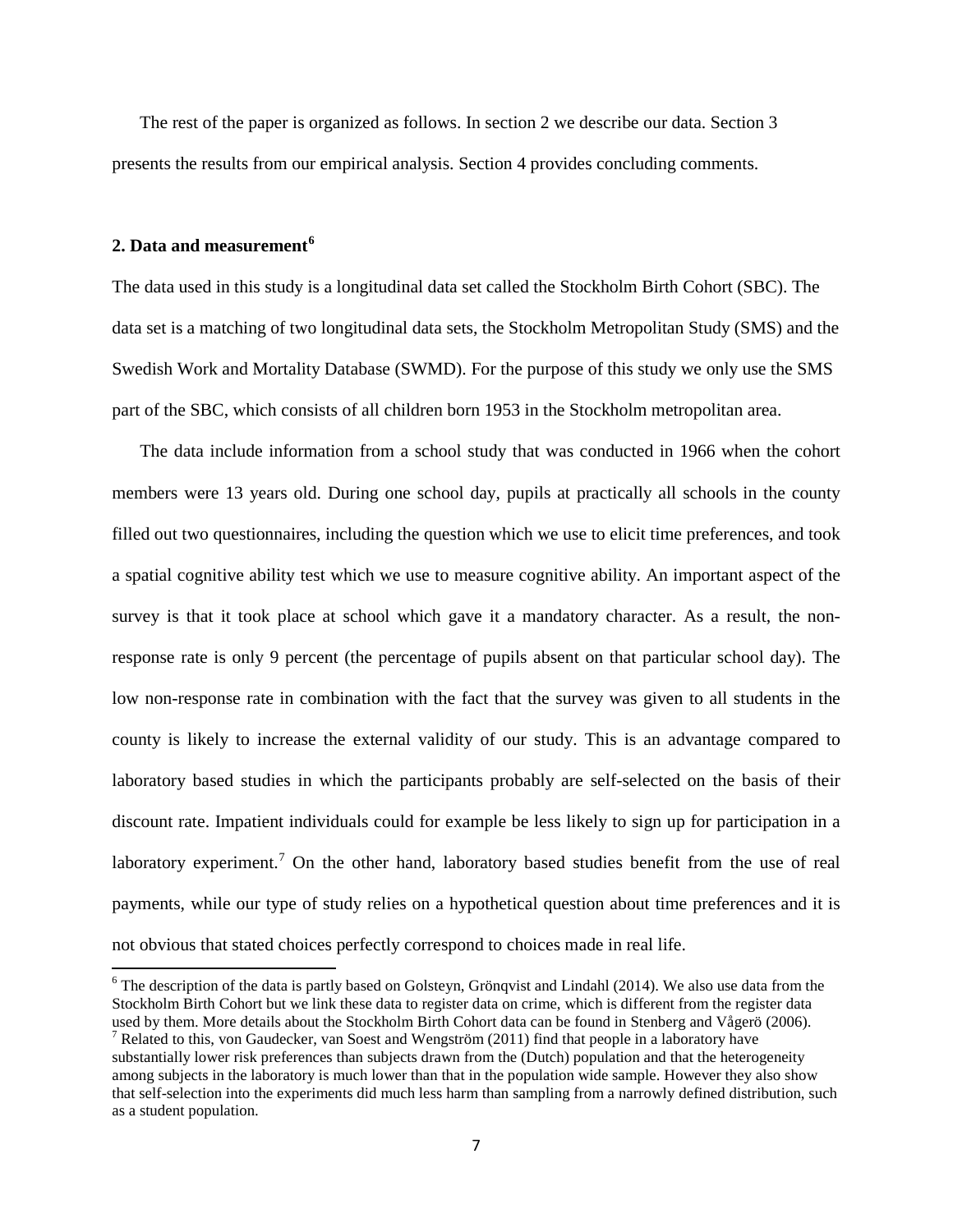The children answered the following question: "If you had to choose between SEK 900 [USD 138] now versus SEK 9,000 [USD 1,380] in five years, which would you choose?"[8](#page-8-1) The set of possible answers was: "Certainly SEK 900 now" (1), "Probably SEK 900 now" (2), "Cannot choose" (3), "Probably SEK 9000 in five years" (4), "Certainly SEK 9000 in five years" (5). Since the answers do not necessarily map into a monotonic scale we present the coefficients on separate dummy variables for each answer category. By current standards, our measure is a relatively rough measure of time preferences. For instance, we cannot distinguish exponential and hyperbolic discount rates. Future research may link more precise measures to criminal behavior. It will take many years however before a link between precisely measured time preferences at age 13 and criminal behavior until age 31 will become available.

Figure 1 shows the distribution of the answers. In spite of the very high implied annual discount rate of 58%, 13% of the children state that they prefer SEK 900 today over SEK 9,000 in five years. Around half of these children (6% of the total sample) report that they certainly prefer the SEK 900 today. The discount rate is well in line with discount rates used in other experimental and field studies (see e.g. Frederick, Loewenstein and O'Donoghue 2002, who give an overview of the wide variation in time preferences reported in various articles).

Although the Swedish murder rate is one of the lowest among all developed countries, other types of crimes are relatively more frequent. Farrington, Langan and Tonry (2004) show that the Swedish crime rate in 1980 is comparable to other countries such as England and Wales and the United States for many types of crimes including assaults. This is also the conclusion that can be drawn from more recent statistics on crime rates in the EU countries. Details about convictions are incorporated from the Swedish National Crime Register (Person- och belastningsregistret, PBR), which is administered by the Swedish National Police Board (Rikspolisstyrelsen). It contains data on the number of crimes reported to the police that have been connected to the cohort member. The

<span id="page-9-0"></span><sup>&</sup>lt;sup>8</sup> Note that these amounts are presented in current prices.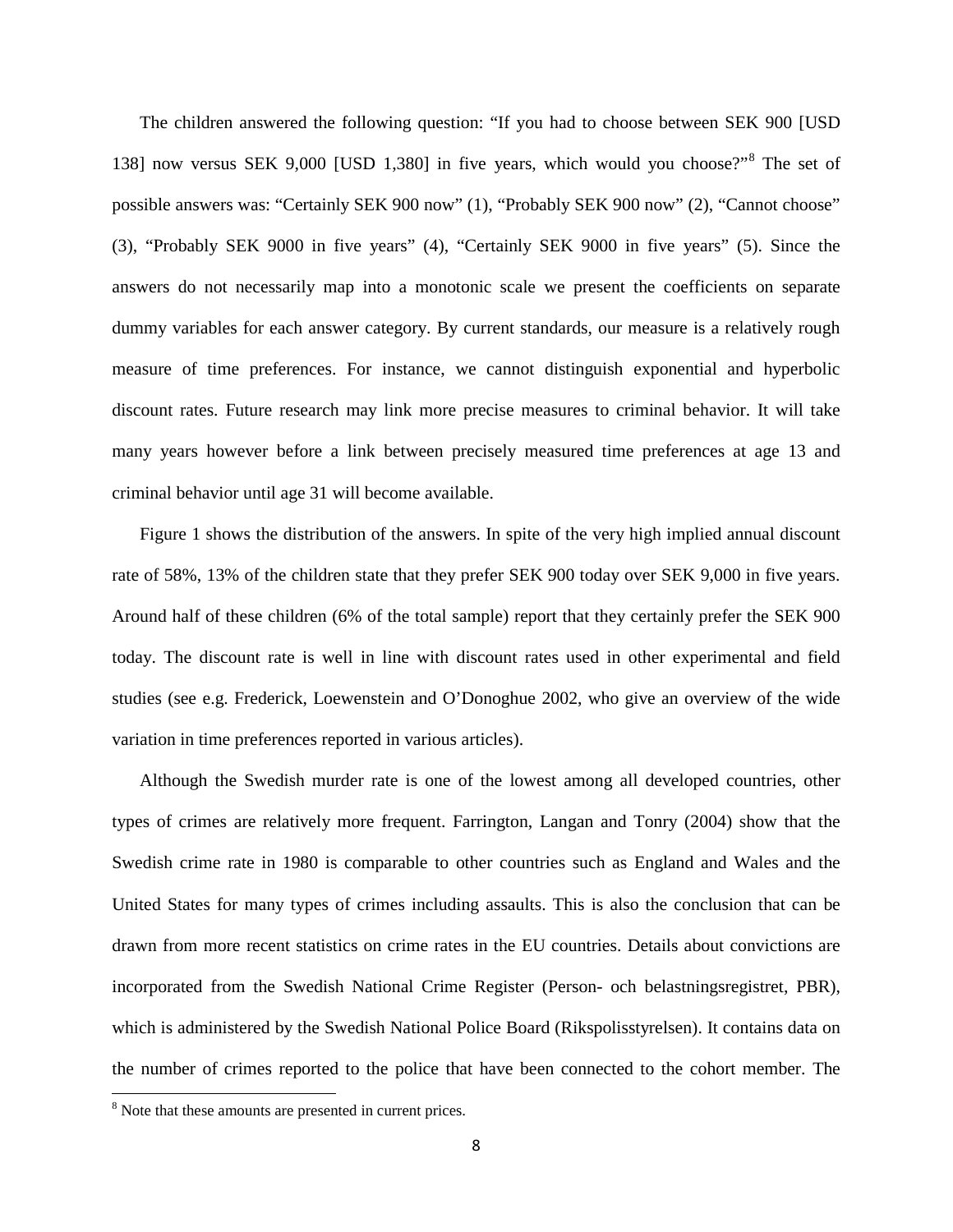reports are based on convictions in criminal trials. There is also information from the Child Welfare Committee (CWC) data (Socialregisteruppgifter) for children under age 18. The CWC also received information concerning criminal behavior from schools, parents, neighbors, and shopkeepers. In most cases, it was not required by law to report these crimes to the police, unless a serious crime was involved. The fact that we have information on crime from another source than criminal convictions is advantageous since there is a risk that individuals with high discount rates may be more likely to be convicted for a crime conditional on actually having committed the crime. Although we believe that this risk is likely to be small, analyzing CWC data provides a reality check of our estimates. This means that we have access to all offenses and juvenile delinquencies for every individual between age 13 to 31 (year 1966 to 1984) that either led to a criminal conviction or to the involvement of the CWC. We follow the standard procedure in the literature and focus on the types of crimes that account for most of the social costs of crime: violent crime and property crime. The former includes crimes of physical violence or threats of violence and the latter theft and receiving stolen goods. We also examine whether an individual committed any type of crime.

It is worth mentioning that all crimes that were reported to the police and committed by persons under age 18 were reported by the police to the CWC. Thus, there is some overlap between criminal convictions and those variables concerning juvenile delinquency reported in the CWC data. The CWC records are more accurate for children under age 15 because the police were not allowed to file records against them unless in unusually serious cases. They are, however, required to report each crime to the CWC which keeps track of them. We study both crime at the intensive and the extensive margins. Since there are a few number of individuals with extremely many crimes committed during this period and we wish to avoid the risk that these outliers may bias our estimator we assign 32 crimes to all observations with more than 32 reported crimes.<sup>[9](#page-9-0)</sup>

<span id="page-10-0"></span><sup>&</sup>lt;sup>9</sup> 99 percent of the population has fewer than 32 reported crimes. The maximum number of crimes recorded for one person is 256.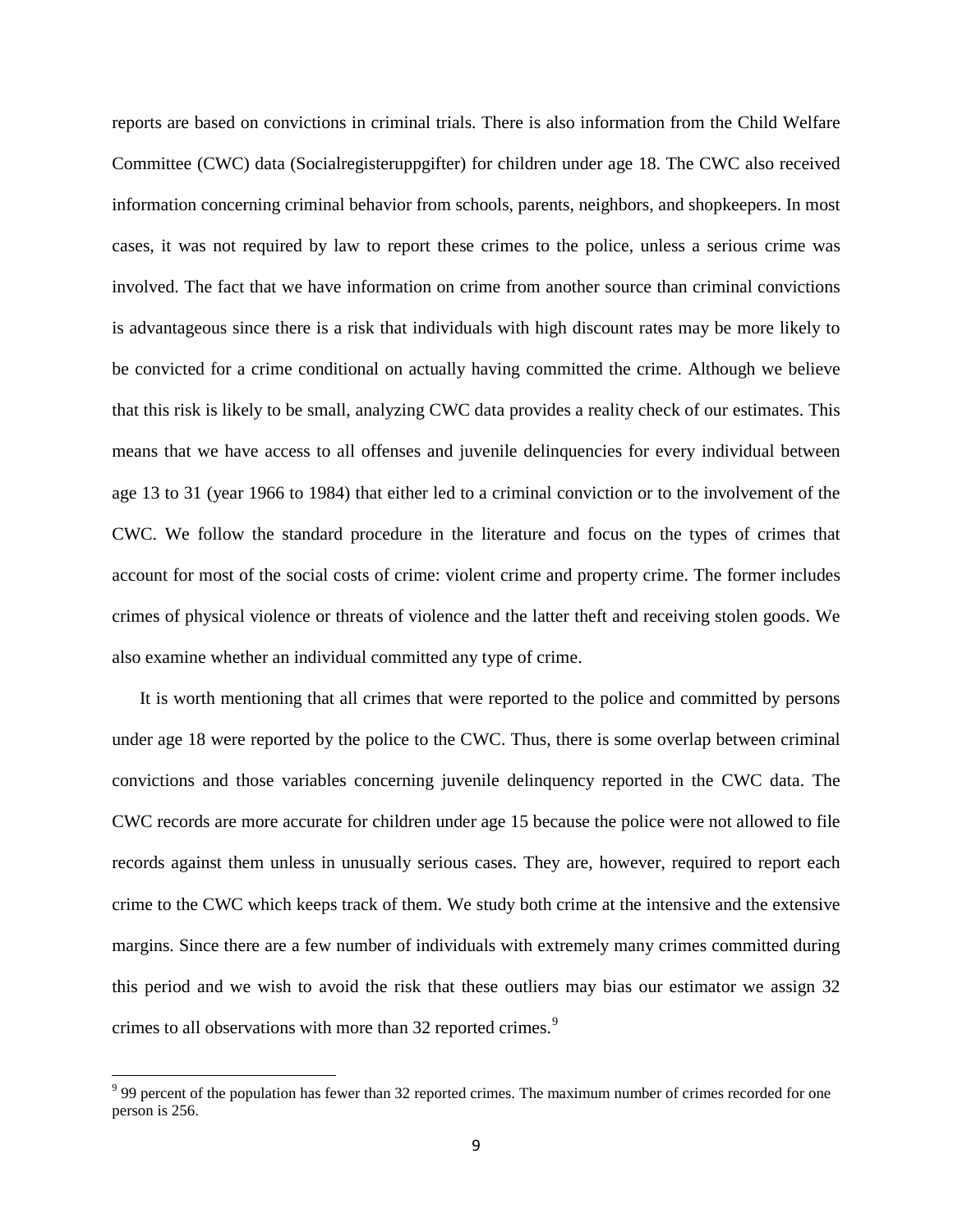The dataset contains several other variables of interest to us. We use a spatial cognitive ability test as a measure of cognitive ability. The test, which was also taken at age 13, consists of 40 figures which are unfolded and need to be folded mentally. Similar to the Raven Progressive Matrices test, this spatial cognitive ability test measures fluid intelligence which is often considered to be a purer measure of intelligence than tests of crystallized intelligence, such as regular IQ tests or achievement tests. Scores on crystallized intelligence tests are in part determined by intelligence but also partly by personality traits (see e.g. Borghans et al.  $2012$ ).<sup>[10](#page-10-0)</sup>

The dataset also contains a rich set of information on individual traits and family/social background. Most importantly, there is information on each parent's highest completed level of education (four levels) and each parent's income in 1963 (i.e. three years prior to the survey). We control for these variables in the regressions along with information on each parent's year of birth and the month of birth of the cohort member.

The original SBC data set matched with administrative registers consists of 13,606 observations.<sup>[11](#page-11-0)</sup> An overwhelming majority of all crime is committed by males. Our main analysis therefore focuses on males, but we present our baseline results also for females in appendix. After selecting out observations with missing values on the time preferences variable, we are left with 6,749 males. Table A.1 gives the descriptive statistics of the variables included in our analysis.

#### **3. Results**

This section presents the results from our empirical analysis of the link between time preferences and criminal behavior. We first present our findings for the main sample and then proceed to subgroup

<span id="page-11-1"></span> $10$  Note that IQ as measured by standard IQ tests would give an average of 100 (and SD 15). Our measure of IQ, the spatial ability test, is not a standard IQ test and therefore the average is different from 100.

<span id="page-11-0"></span><sup>&</sup>lt;sup>11</sup> 15,118 children were born in 1953 in Stockholm county. But not all children still lived in Stockholm at the time of the school survey (around 1%) and around 9% did not participate in the school survey due to absence from school, which leaves us with 13,606 observations.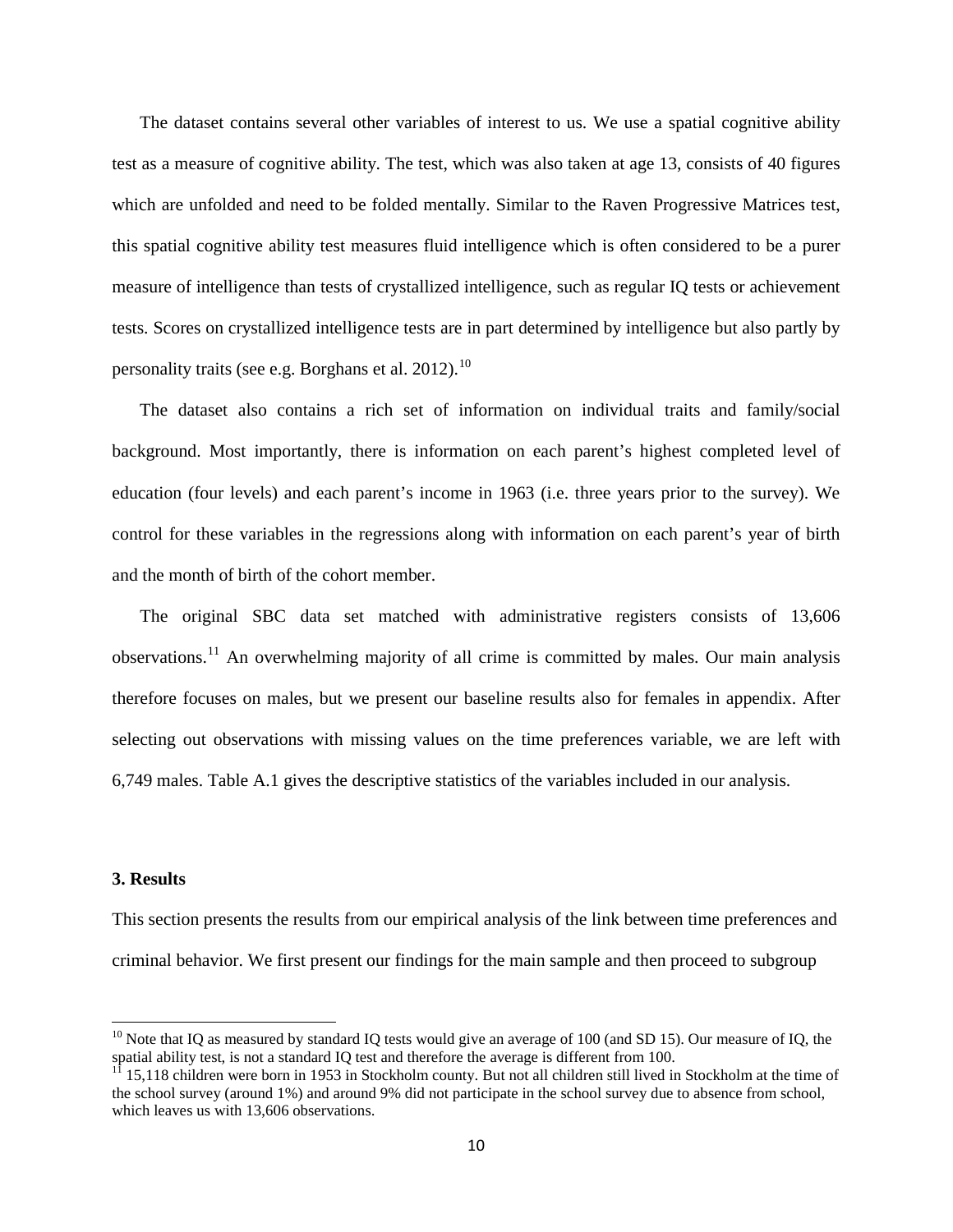and sensitivity analyses. The tables show the coefficients on dummies for all answer categories of the question on time preferences. The reference group is individuals who with certainty prefer the immediate reward. Each column represents a separate regression. All regressions are estimated by ordinary least squares and control for month of birth, the educational level of each parent (three levels), cognitive ability, each parent's income (linearly) and each parent's year of birth (linearly). We only present estimates for our main variable of interest (i.e. time preferences). The estimates of the control variables are available upon request.

Table 1 shows our baseline results. The table presents estimates for our two measures of crime: criminal convictions (age 15-31) and CWD interventions. For each measure we show results for crime both at the intensive and extensive margins. Note however that crime at the intensive margin in the CWD data for the outcome *Any crime* refers to the number of decisions by the CWD for delinquent behavior, and does not refer to the number of offenses. Each decision may involve several crimes. For property crime and violent crime, however, we observe the number of crimes and not the number of decisions.

We can see in Panel A that individual time preferences significantly predict criminal involvement at the extensive margin. Individuals who are more certain that they prefer to delay the reward are less likely to be convicted for a crime. The magnitude of the relationship appears to be substantial. Individuals who certainly prefer to delay the reward are 32 percent (.093/.291) less likely to be convicted for any type of crime. To better understand the effect size we standardized the variable to mean zero unit standard deviation and re-estimated the model. It turns out that the coefficient is about one third as large as for that of our standardized measure of intelligence. The association between intelligence and crime is well documented in the literature. It appears that the statistical association between time preferences and crime is weaker for violent crime, although the magnitude of the relationship is about the same when regarding the coefficient in relation to the mean of the dependent variable. For property crime the statistical significance is much stronger. Turning to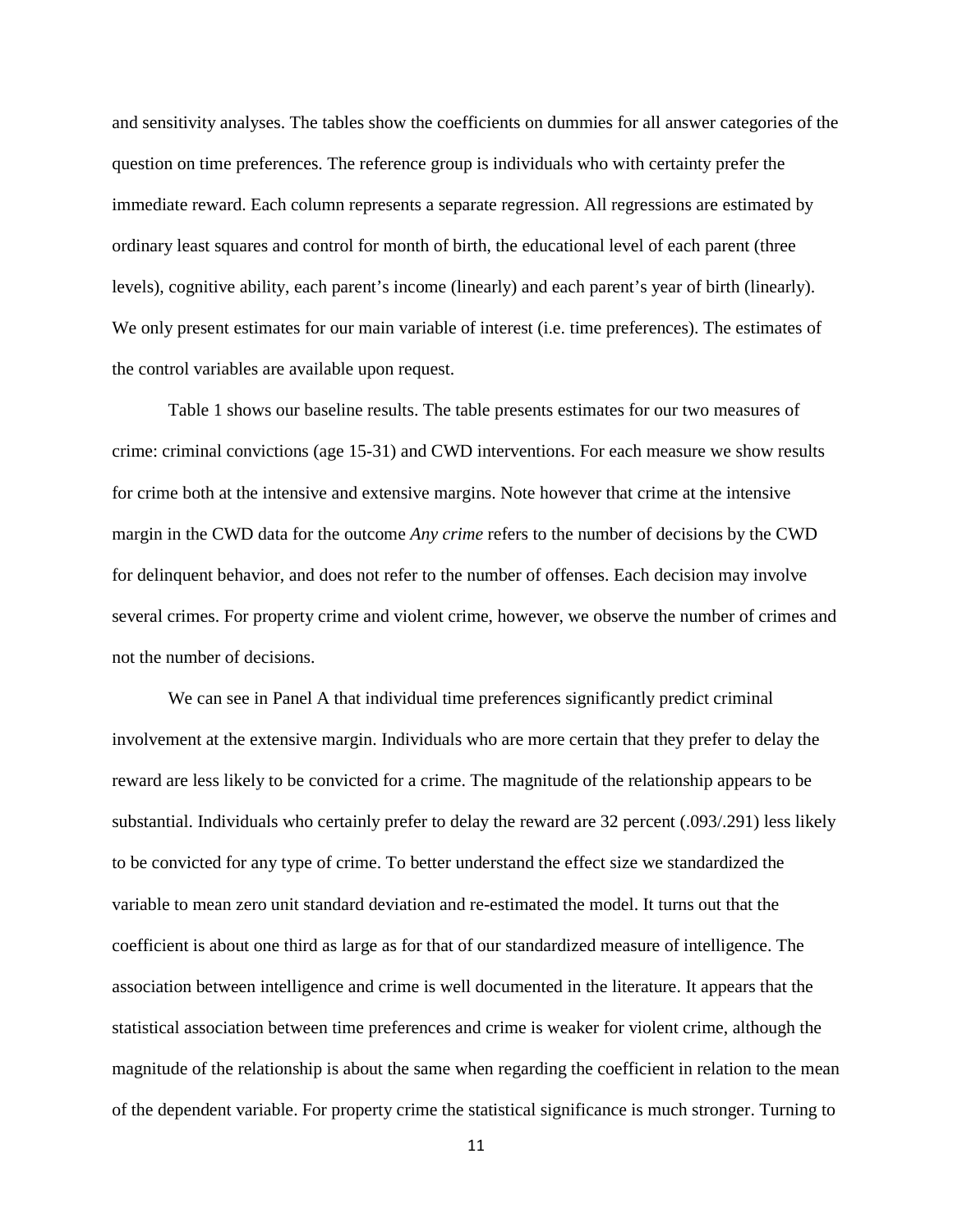CWD data we find similar results: strong associations between time preferences and any crime as well as for property crime. However, none of the coefficients for violent crime are statistically significant. $^{12}$  $^{12}$  $^{12}$ 

For all outcomes it is evident that the individuals in the reference group clearly stand out as being more likely to engage in crime. The coefficients on the other possible answers to the question tend to be of similar size. In other words, time preferences seem to matter for crime only for individuals with very high discount rates.<sup>[13](#page-13-0)</sup> It is possible that there is a non-linear relationship between time preferences and crime. Individuals in our sample who state that they prefer the immediate reward have an annual discount rate of 58 percent. This number is well in line with other studies trying to estimate the individual discount rate (e.g. Frederick et al. 2002). Individuals who state that they absolutely certainly prefer the immediate reward are likely to have discount rates that exceed 58 percent. If the link between time preferences and crime only appears for extremely high discount rates, then this could potentially explain our findings. It seems not implausible that criminals have discount rates that substantially diverge from that of the overall population.

In Panel B we can see that the link between time preferences and crime at the intensive margin appears to be much weaker. For all outcomes, many of the coefficients are not statistically significant. Moreover, when interpreted in relation to sample mean the effect sizes are in general much lower. It therefore appears as if time preferences do a better job predicting the onset of criminal involvement rather than the frequency of its occurrence. Put differently, being very impatient may induce some individuals to commit crime but after having gotten involved in crime, time preferences

 $12$  In relation to this, Nagin and Pogarsky (2004) report evidence from a sample of adolescents grades 7-12 that time preferences are not related to violent crimes. However, poor impulse control is related to violent crimes.<br><sup>13</sup> One explanation for this may be that crime is an activity for which someone has to be very impatient. Golsteyn

<span id="page-13-0"></span>Grönqvist and Lindahl (2014) report that women in this highest time preference group are more likely to become teenage mothers.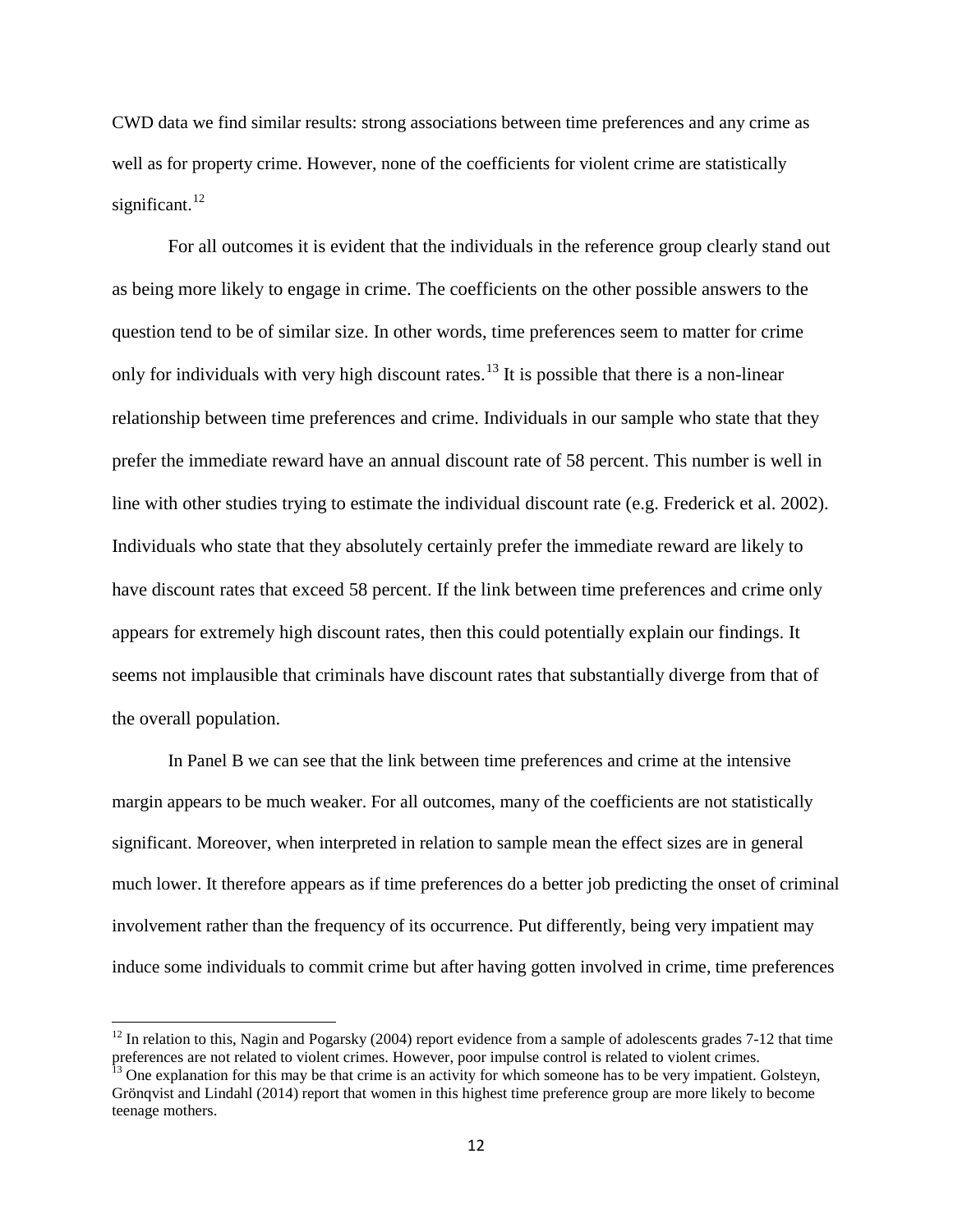matter less. One reason could be that factors such as reduced stigma outweigh the importance of time preferences after having developed a criminal lifestyle.

Table 2 presents results from sensitivity checks and an exercise where we try to probe deeper into the underlying mechanisms. The baseline estimates are those in Panel A of Table 1 using criminal convictions as outcome. As parental socioeconomic background has previously been shown to be causally linked to criminal behavior (Meghir, Palme and Schnabel 2011) we have included controls for parental education and income in our main analysis. One potential concern is also that children from poor socioeconomic background may be more likely to state that they prefer a smaller amount immediately. Therefore, we also show estimates from regressions excluding those background variables. It is clear that the coefficients are not sensitive to dropping controls for parental education and income. Essentially all coefficients are invariant to dropping these controls. In Table 2, we also examine how sensitive the results are to dropping controls for intelligence. Dohmen et al. (2010) show laboratory based experimental evidence that time preferences and cognitive ability interact. Moreover, intelligence is one of the most well-known correlates of criminal involvement (e.g. Wright and Boisvert 2009). Again, we only find modest changes in the coefficients when dropping controls for intelligence.

One of the potential pathways through which time preferences could be linked to crime is through educational investments. Golsteyn, Grönqvist and Lindahl (2014) find that high discount rates are strongly associated with lower educational attainment. Many studies have also documented that education is linked to crime (e.g. Hjalmarsson, Holmlund and Lindquist 2011; Lochner and Moretti 2004; Machin, Marie and Vujic 2011). To investigate this, we add educational attainment to the vector of control variables. Some caution is warranted when interpreting the results from this exercise because education is not a pre-determined variable. Table 2 shows that controlling for years of schooling tends to reduce the coefficients. In most cases, the estimates are about 40 percent lower. This provides suggestive evidence that time preferences are associated to crime through its link to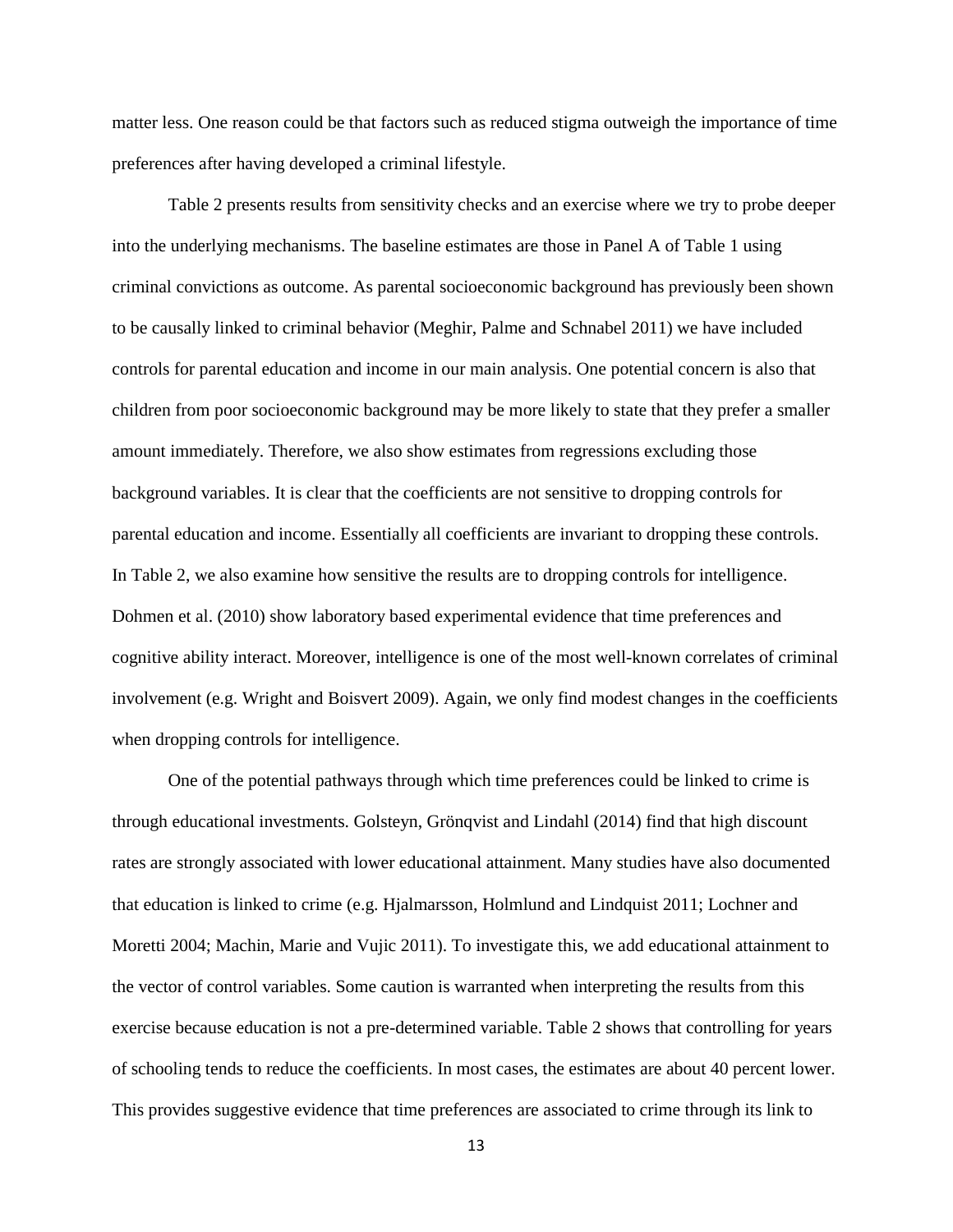human capital investments. Still, the results show that a non-trivial part of the correlation between time preferences and crime remains even after conditioning on educational attainment.

Table 3 presents results from an analysis where we focus on the link between time preferences and crime in different segments of the population. The dependent variable is the probability of being convicted for a given type of crime between age 15 and 31. We start by stratifying the sample according to parental education. No clear picture emerges from this exercise however. We can see that the correlation between time preferences and any crime is much stronger for individuals with parents who only have compulsory education relative to individuals that have at least one parent with more than compulsory education. For property crime, however, the opposite story holds: the link is stronger for individuals with highly educated parents.

The picture becomes clearer when instead dividing the sample by cognitive ability. We can see that time preferences predict future criminal involvement more strongly for individuals with below average intelligence compared to individuals with at least mean intelligence scores. For the latter group, most point estimates are substantially smaller and in many cases also not statistically significant. Put differently, being less future-oriented increases the risk of crime more for less intelligent persons.

The final subgroups we look at have been stratified according to whether or not the father has previous criminal records. For individuals with convicted fathers there seems to be a big difference between those who responded that they certainly prefer the immediate reward to those who probably prefer the immediate reward. We can further see that while there are no statistically significant coefficients on time preferences when studying violent crime among individuals with non-criminal fathers, time preferences strongly predict criminal involvement for individuals with convicted fathers. It is difficult to draw any strong conclusions from these results as relatively few individuals have convicted fathers.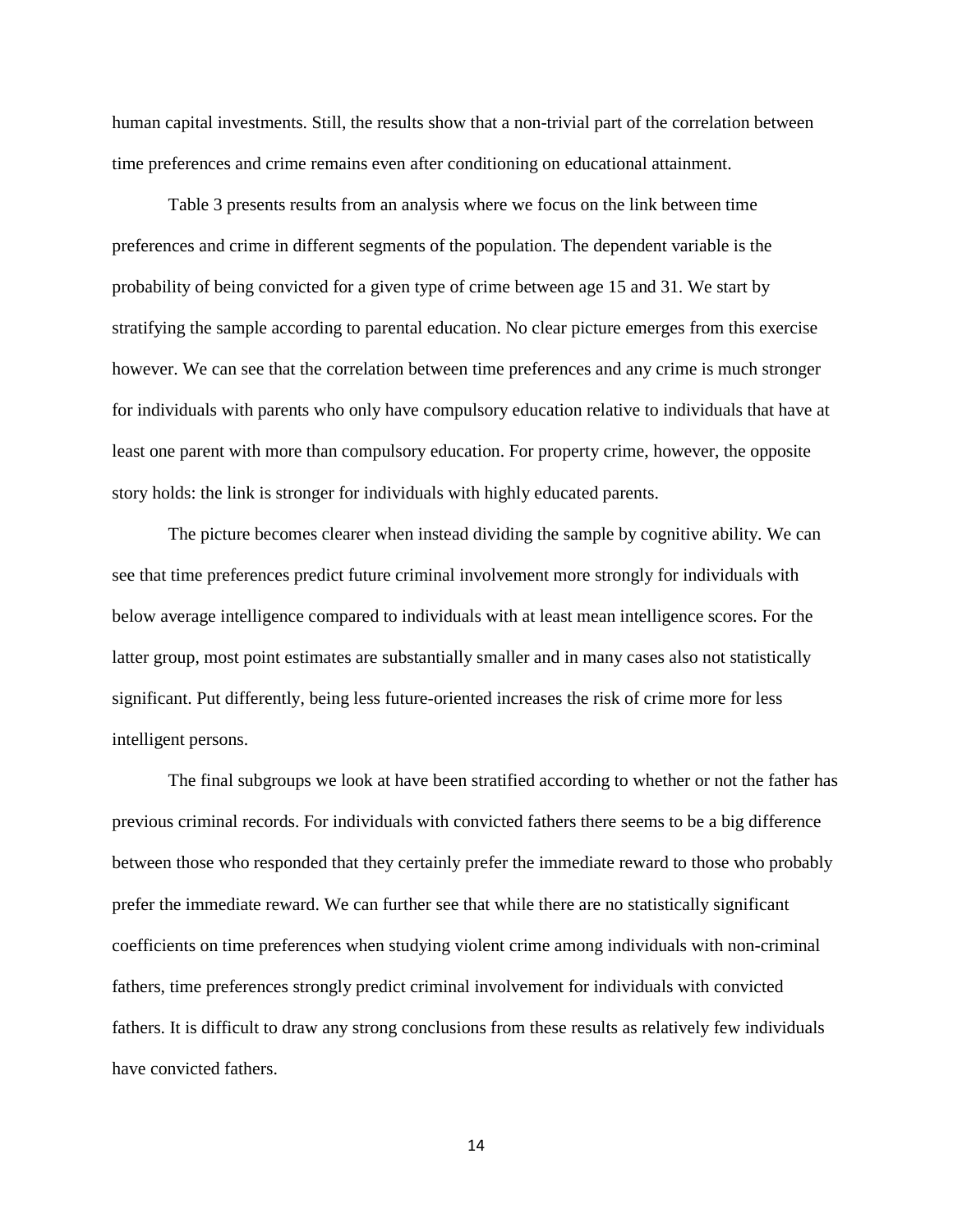#### **4. Concluding remarks**

This paper provides the first assessment of the link between time preferences and criminal behavior. Drawing on a unique database that contains measures of time preferences collected from a school based survey at age 13 and longitudinal information on criminal involvement from administrative registers, we document that time preferences significantly predict crime. The magnitude of the relationship appears sizable and corresponds to about one third of the size of the relationship between intelligence and crime. We also show that high discount rates predict crime more strongly at the extensive rather than the intensive margin. The link is much stronger for property crime and among males with low intelligence. Our results further suggest that the association partly can be explained by high discount rates being associated with lower rates of human capital acquisition.

Our results are consistent with the predictions of the standard economic model of crime where individuals decide on whether or not to engage in crime depending on the immediate benefits from the crime and the costs from a potential future punishment. The model has been used to motivate the use of stricter sanctions as a way to deter potential criminals to engage in crime. Our results potentially have other policy implications in the sense that early interventions that make individuals more future-oriented may be used as a tool to combat crime. The results in the literature regarding the malleability of time preferences are however not yet settled. Still, the results in Becker and Mulligan (1997) and Perez-Arce (2011) do provide some support for the argument that educational investments may be one way to moderate high discount rates. This is interesting also because many studies have documented that increased education can be used as a way to combat crime (e.g. Lochner and Moretti 2004). One reason for this could be that education makes individuals more future oriented.

Our measure of time preferences cannot identify individuals with hyperbolic time preferences. It is possible that our results at least partly are driven by individuals with very high short-run time preferences but with discount factors closer to the population average time preferences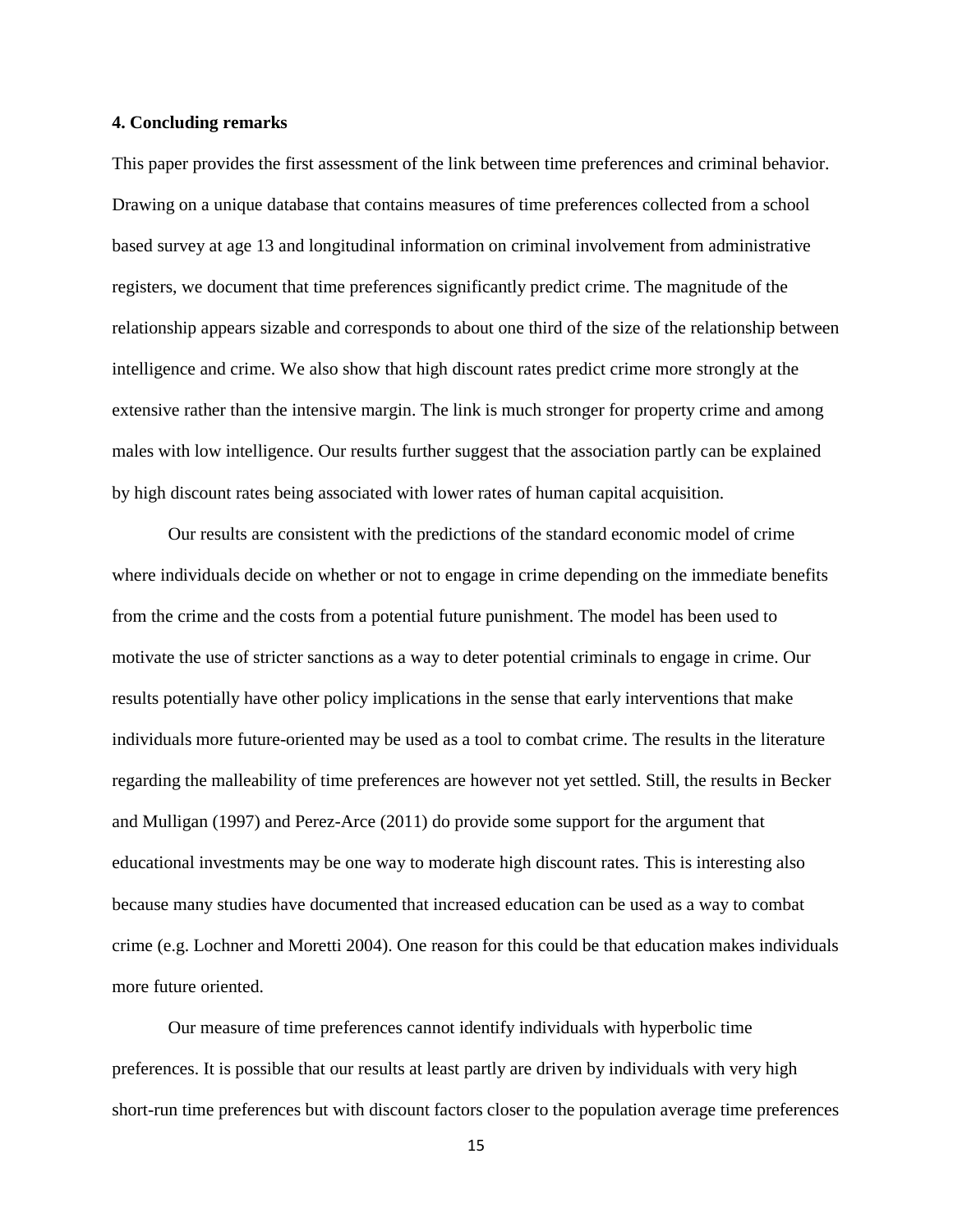in the longer-run (see Lee and McCrary 2005). Future studies on this topic should therefore focus on collecting exponential and hyperbolic measures of time preferences and link these measures to administrative crime data. Still, it will take many years to collect such data in early adolescence with links to crime rates later in life.

#### **References**

Becker, G. (1968), "Crime and Punishment: An Economic Approach," *Journal of Political Economy* 76 (2), 169-217.

Becker, G. and Mulligan, C. (1997), "The Endogenous Determination of Time Preferences," *Quarterly Journal of Economics* 112 (3), 729–758.

Benjamin, D., Brown, S. and Shapiro, J. (2013), "Who is 'Behavioral'? Cognitive Ability and Anomalous Preferences," *Journal of the European Economic Association* 11 (6), 1231-1255.

Borghans, L., Golsteyn, B., Heckman, J. and Humphries, J.E. (2012), "IQ, Achievement and Personality," Unpublished Manuscript, University of Chicago.

Burdett, K., Lagos, R. and Wright, R. (2004), "An On-the-Job Search Model of Crime, Inequality, and Unemployment," *International Economic Review*, 45 (3), 681-706.

Burks, S. V., Carpenter, J.P., Goette, L. and Rustichini, A. (2009), "Cognitive Skills Affect Economic Preferences, Strategic Behavior, and Job Attachment," *Proceedings of the National Academy of Sciences* 106 (19), 7745-7750.

Cadena, B. and Keys, B. (2011), "Human Capital and the Lifetime Costs of Impatience," Unpublished manuscript, Harris School of Public Policy, University of Chicago.

Carroll, G., Choi, J., Laibson, D., Madrian, B.and Metrick, A. (2009), "Optimal Defaults and Active Decisions," *Quarterly Journal of Economics* 124 (4), 1639-1674.

Cook, P. (1980), "Research in Criminal Deterrence: Laying the Groundwork for the Second Decade", *Crime and Justice*, Vol. 2, 211-268.

Davis, M. L. (1988), "Time and Punishment: an Intertemporal Model of Crime", *Journal of Political Economy* 96(2), 383-390.

Dohmen, T., Falk, A., Huffman, D. and Sunde, U. (2010), "Are Risk Aversion and Impatience Related to Cognitive Ability?," *American Economic Review* 100 (3), 1238-1260.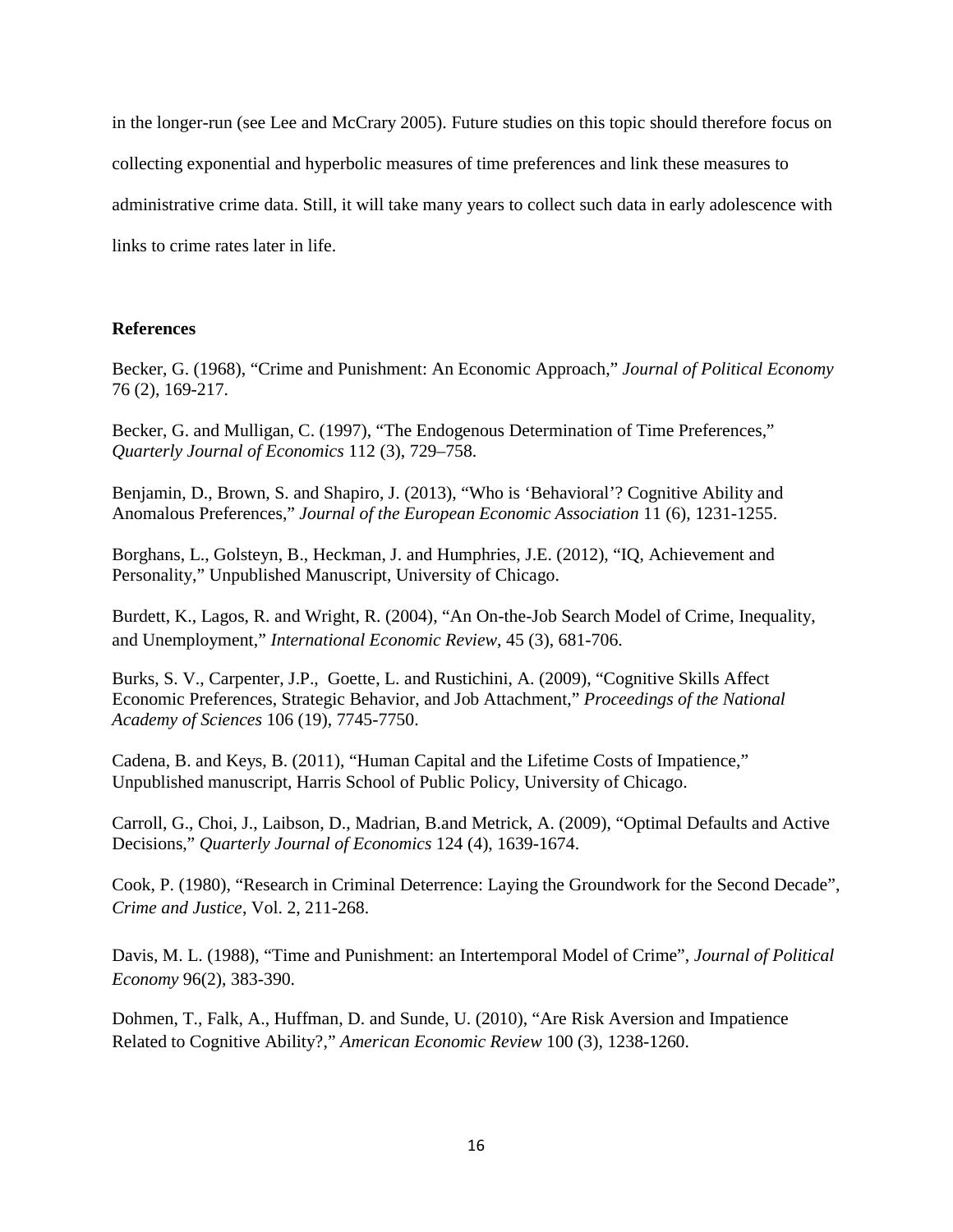Farrington, D., Langan, P. and Tonry, M. (eds.) (2004), "*Cross-National Studies in Crime and Justice*," Washington DC; US Department of Justice, Office of Justice Programs, Bureau of Justice **Statistics** 

Frederick, S., Loewenstein, G. and O'Donoghue, T. (2002), "Time Discounting and Time Preferences: A Critical Review," *Journal of Economic Literature* XL, 351–401.

Golsteyn, B., Grönqvist, H. and Lindahl, L. (2014), "Adolescent Time Preferences Predict Lifetime Outcomes", forthcoming in *Economic Journal*.

Gottfredson, M. and Hirschi, T. (1990), "*A General Theory of Crime*," Stanford University Press, 1990.

Hjalmarsson, R., Holmlund, H. and Lindquist, M. (2011), "The Effect of Education on Criminal Convictions and Incarceration: Causal Evidence from Micro-Data", Centre for Economic Policy Research Discussion Paper no. 8646.

Imai, S. and Krishna, K. (2004), "Employment, Deterrence, and Crime in a Dynamic Model," *International Economic Review*, 45 (3), 845-872.

Imrohoroglu, A., Merlo, A. and Rupert, P. (2004), "What Accounts for the Decline in Crime?" *International Economic Review*, 45 (3), 707-729.

Lee, D. and McCrary, J. (2005), "Crime, Punishment, and Myopia", NBER Working Paper 11491.

Lee, D. and McCrary, J. (2009), "The Deterrence Effect of Prison: Dynamic Theory and Evidence", manuscript

Lochner, L. (2004), "Education, Work, and Crime: A Human Capital Approach", *International Economic Review*, 45 (3), 811-43.

Lochner, L. and Moretti, E. (2004), "The Effect of Education on Crime: Evidence from Prison Inmates, Arrests, and Self-Reports", *American Economic Review*, 94 (1), 155–189.

Machin, S., Marie, O. and Vujic, S. (2011), "The Crime Reducing Effect of Education," *Economic Journal* 121, 463–84.

McCrary, J. (2010), "Dynamic Perspectives on Crime", in *Handbook of the Economics of Crime*, Chapter 4, Edward Elgar.

Meghir, C., Palme, M. and Schnabel, M. (2011), "The Effect of Education on Crime: An Intergenerational Perspective," NBER Working paper 18145.

Meier, S. and Sprenger, C. (2010) "Present-Biased Preferences and Credit Card Borrowing," *American Economic Journal: Applied Economics* 2, 193–210.

Moffitt, T.E., Arseneault, L., Belsky, D., Dickson, N., Hancox, R.J., Harrington, H., Houts, R., Poulton, R., Roberts, B.W., Ross, S., Sears, N.R., Thomsom, W.M. and Caspi, A. (2011), "A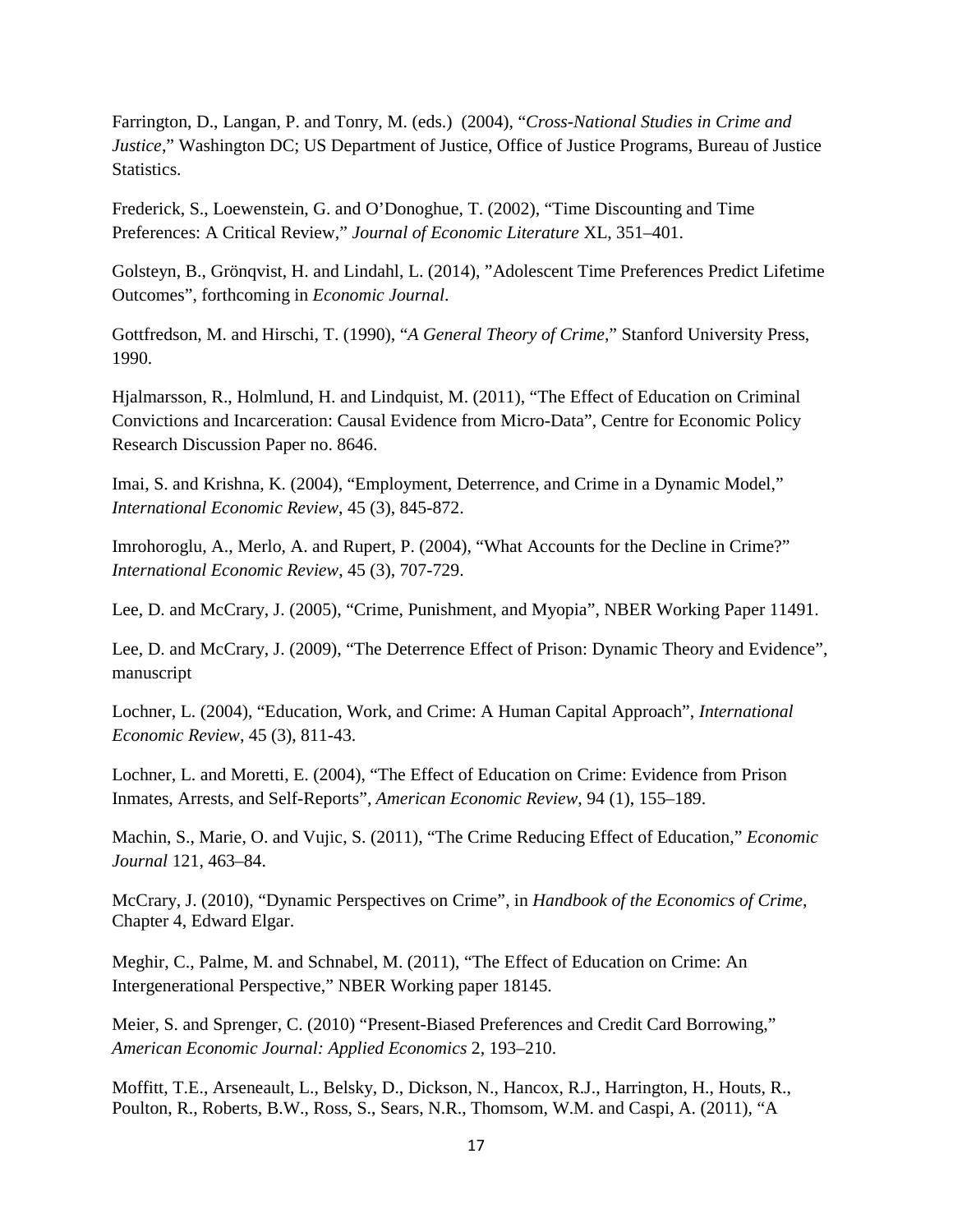Gradient of Childhood Self-Control Predicts Health, Wealth, and Public Safety," *Proceedings of the National Academy of Sciences* 108 (7), 2693-2698.

Nagin, D., Pogarsky, G. (2004), "Time and Punishment: Delayed Consequences and Criminal Behavior," Journal of Quantitative Criminology 20 (4), 295-317.

Perez-Arce, F. (2011), "The Effect of Education on Time Preferences," Rand Labor and Population Series WR-844.

Stenberg, S.-Å. and Vågerö, D. (2006), "Cohort Profile: The Stockholm Birth Cohort of 1953," *International Journal of Epidemiology* 35, 546-548.

Sutter, M., Kocher, M., Rutzler, D. and Trautmann, S. (2011), "Impatience and Uncertainty: Experimental Decisions Predict Adolecents' Field Behavior," forthcoming in *American Economic Review*.

Voors, M.J., Nillesen, E.E.M., Bulte, E.H., Lensink, B.W., Verwimp, P. and Soest, D.P. van (2012), "Violent Conflict and Behavior: a Field Experiment in Burundi," forthcoming in *American Economic Review.*

Wright, J. and Boisvert, D. (2009), "Intelligence and Crime", in J. Miller (ed.), *21st Century Criminology: A Reference Handbook*, Thousand Oaks, CA, SAGE Publications.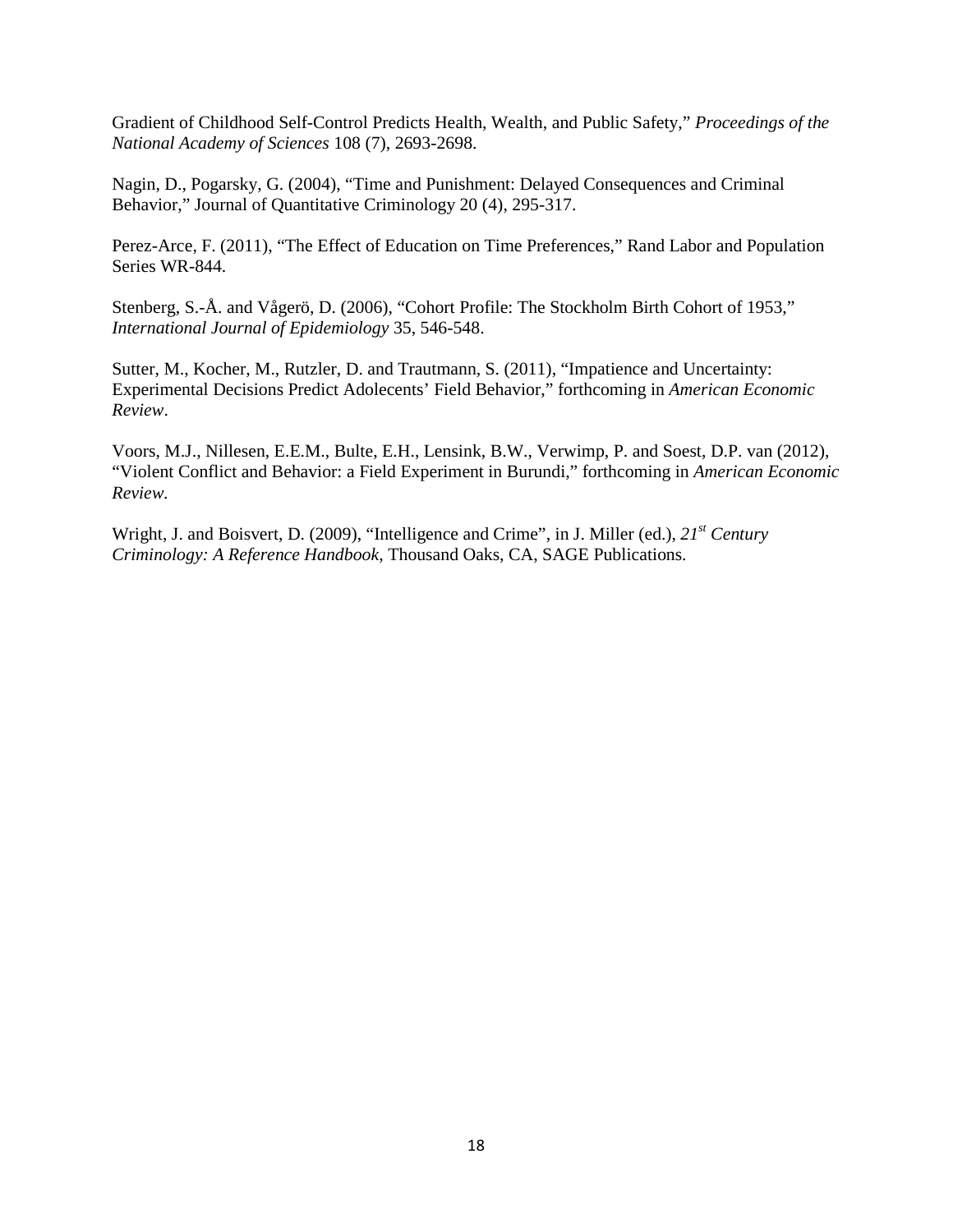#### **Figure 1 Distribution of time preferences**



*Notes:* Figure 1 shows the distribution of answers to the question: "If you had to choose between SEK 900 [USD 138] now versus SEK 9,000 [USD 1,380] in five years, which would you choose?". Categories (1) to (5) represents respondents stating: "Certainly SEK 900 now" (1), "Probably SEK 900 now" (2), "Cannot choose" (3), "Probably SEK 9,000 in five years" (4), "Certainly SEK 9,000 in five years" (5). The amounts are presented in current prices. The sample consists of all children born in Stockholm county in the year 1953. The survey was administrated in to children aged 13.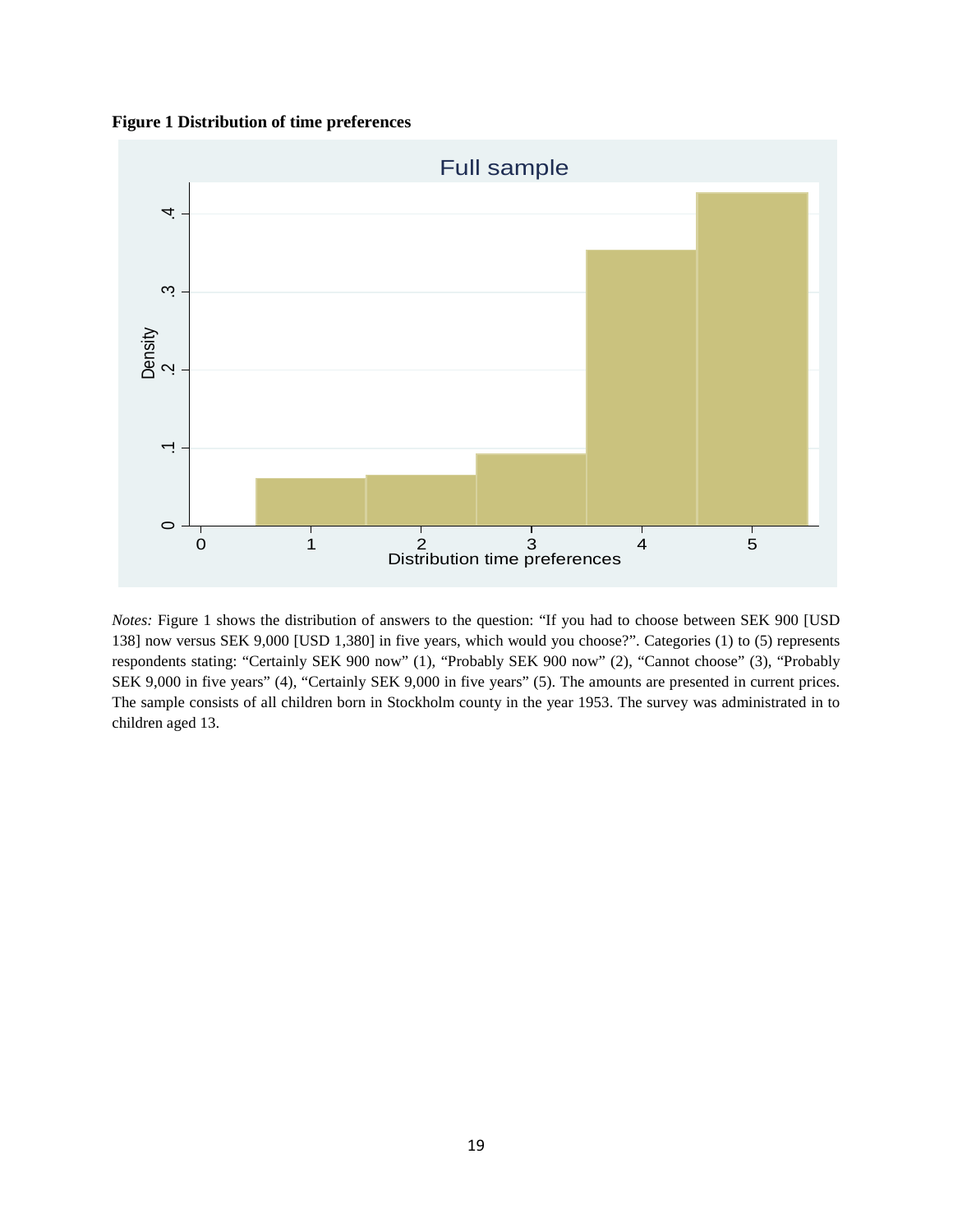|                            | Criminal convictions (age 15-31) |               |                | Child Welfare Committee (age -18) |                                                                                                                                                                      |                |  |
|----------------------------|----------------------------------|---------------|----------------|-----------------------------------|----------------------------------------------------------------------------------------------------------------------------------------------------------------------|----------------|--|
|                            | Any crime                        | Violent crime | Property crime | Any crime                         | Violent crime                                                                                                                                                        | Property crime |  |
| A. Extensive margin        |                                  |               |                |                                   |                                                                                                                                                                      |                |  |
| Timing of reward:          |                                  |               |                |                                   |                                                                                                                                                                      |                |  |
| Certainly immediate        | Ref.                             | Ref.          | Ref.           | Ref.                              | Ref.                                                                                                                                                                 | Ref.           |  |
| Probably immediate         | $-.104***$                       | $-.035*$      | $-.078***$     | $-.100***$                        | $-.021$                                                                                                                                                              | $-.089***$     |  |
|                            | (.034)                           | (.020)        | (.027)         | (.030)                            | (.018)                                                                                                                                                               | .025           |  |
| Indifferent                | $-.072**$                        | $-.034*$      | $-.058**$      | $-.045$                           | $-.010$                                                                                                                                                              | $-.045*$       |  |
|                            | (.032)                           | (.019)        | (.027)         | (.030)                            | (.018)<br>$-0.015$<br>(.014)<br>$-.010$<br>(.014)<br>.058<br>Ref.<br>$-.467***$<br>(.142)<br>$-.174$<br>(.149)<br>$-.239**$<br>(.115)<br>$-.252**$<br>(.113)<br>.146 | (.026)         |  |
| Probably delay             | $-.094***$                       | $-.033**$     | $-.067***$     | $-.051**$                         |                                                                                                                                                                      | $-.046**$      |  |
|                            | (.025)                           | (.015)        | (.021)         | (.023)                            |                                                                                                                                                                      | (.021)         |  |
| Certainly delay            | $-.093***$                       | $-.021$       | $-.067***$     | $-.049**$                         |                                                                                                                                                                      | $-.049**$      |  |
|                            | (.025)                           | (.015)        | (.021)         | (.023)                            |                                                                                                                                                                      | (.020)         |  |
| Sample mean                | .291                             | .066          | .145           | .213                              |                                                                                                                                                                      | .143           |  |
|                            |                                  |               |                |                                   |                                                                                                                                                                      |                |  |
| <b>B.</b> Intensive margin |                                  |               |                |                                   |                                                                                                                                                                      |                |  |
| Timing of reward:          |                                  |               |                |                                   |                                                                                                                                                                      |                |  |
| Certainly immediate        | Ref.                             | Ref.          | Ref.           | Ref.                              |                                                                                                                                                                      | Ref.           |  |
| Probably delay             | $-.957**$                        | $-.120$       | $-.307$        | $-154**$                          |                                                                                                                                                                      | $-.027$        |  |
|                            | (.438)                           | (.074)        | (.189)         | (.067)                            |                                                                                                                                                                      | (.054)         |  |
| Indifferent                | $-.742*$                         | $-.149**$     | $-.218$        | $-.048$                           |                                                                                                                                                                      | $-.008$        |  |
|                            | (.421)                           | (.068)        | (.183)         | (.070)                            |                                                                                                                                                                      | (.052)         |  |
| Probably delay             | $-.657*$                         | $-.085$       | $-.210$        | $-.071$                           |                                                                                                                                                                      | $-.034$        |  |
|                            | (.351)                           | (.065)        | (.148)         | (.051)                            |                                                                                                                                                                      | (.040)         |  |
| Certainly delay            | $-.563$                          | $-.067$       | $-.184$        | $-.061$                           |                                                                                                                                                                      | $-.024$        |  |
|                            | (.347)                           | (.065)        | (.146)         | (.050)                            |                                                                                                                                                                      | (.039)         |  |
| Sample mean                | 1.926                            | .156          | .666           | .371                              |                                                                                                                                                                      | .735           |  |

 **Table 1** The link between time preferences and crime

 $\overline{a}$ 

*Notes:* The table shows the coefficients on dummies set to unity if the child at age 13 probably prefers SEK 900 (USD 138) today versus SEK 9,000 (USD 1380) in five years, is indifferent, or either probably or certainly prefers SEK 9,000 in five years. The amounts are presented in current prices. All regressions are estimated by OLS. Each column represents a separate regression. The sample consists of male children born in Stockholm county in 1953 (6,749 observations). Any crime in CWD data refers to a decision by the CWD for delinquent behavior (each decision may involve multiple offenses) while Property crime and Violent crime refers to the number of crimes in each category. All regressions control for dummies for month of birth, intelligence, educational level (3 levels) of the parent, each parent's income (linearly) and each parent's year of birth (linearly). \*\*\* = significant at the 1 % level,  $** =$  significant at the 5 % level,  $* =$  significant at the 10 percent level.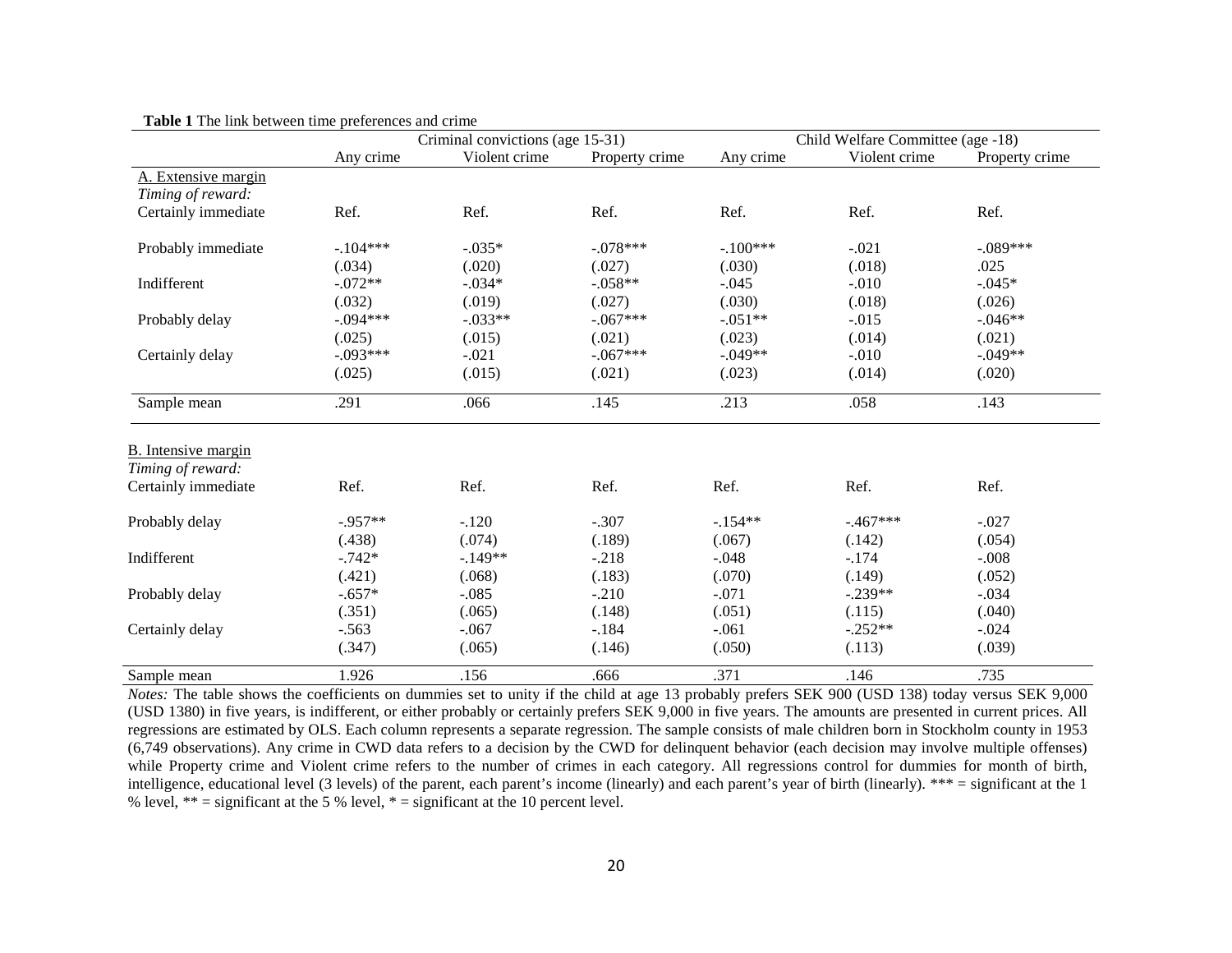|                     |                                    | Baseline (left corner of Panel A in Table 1) |                |                                                   | Dropping controls for parental SES |                |  |  |
|---------------------|------------------------------------|----------------------------------------------|----------------|---------------------------------------------------|------------------------------------|----------------|--|--|
|                     | Any crime                          | Violent crime                                | Property crime | Any crime                                         | Violent crime                      | Property crime |  |  |
|                     |                                    |                                              |                |                                                   |                                    |                |  |  |
| Timing of reward:   |                                    |                                              |                |                                                   |                                    |                |  |  |
| Certainly immediate | Ref.                               | Ref.                                         | Ref.           | Ref.                                              | Ref.                               | Ref.           |  |  |
| Probably immediate  | $-104***$                          | $-.035*$                                     | $-.078***$     | $-.102***$                                        | $-.035*$                           | $-.079***$     |  |  |
|                     | (.034)                             | (.020)                                       | (.027)         | (.034)                                            | (.020)                             | (.027)         |  |  |
| Indifferent         | $-.072**$                          | $-.034*$                                     | $-.058**$      | $-.071**$                                         | $-.034*$                           | $-.057**$      |  |  |
|                     | (.032)                             | (.019)                                       | (.027)         | (.032)                                            | (.019)                             | (.027)         |  |  |
| Probably delay      | $-.094***$                         | $-.033**$                                    | $-.067***$     | $-.101***$                                        | $-.036**$                          | $-.071***$     |  |  |
|                     | (.025)                             | (.015)                                       | (.021)         | (.025)                                            | (.015)                             | (.021)         |  |  |
| Certainly delay     | $-.093***$                         | $-.021$                                      | $-.067***$     | $-.098***$                                        | $-.024$                            | $-.071***$     |  |  |
|                     | (.025)                             | (.015)                                       | (.021)         | (.025)                                            | (.015)                             | (.021)         |  |  |
|                     | Dropping controls for intelligence |                                              |                | Baseline + controlling for educational attainment |                                    |                |  |  |
|                     | Any crime                          | Violent crime                                | Property crime | Any crime                                         | Violent crime                      | Property crime |  |  |
|                     |                                    |                                              |                |                                                   |                                    |                |  |  |
| Timing of reward:   |                                    |                                              |                |                                                   |                                    |                |  |  |
| Certainly immediate | Ref.                               | Ref.                                         | Ref.           | Ref.                                              | Ref.                               | Ref.           |  |  |
| Probably delay      | $-.112***$                         | $-.039**$                                    | $-.087***$     | $-.063*$                                          | $-.031$                            | $-.051*$       |  |  |
|                     | (.034)                             | (.020)                                       | (.027)         | (.034)                                            | (.020)                             | (.028)         |  |  |
| Indifferent         | $-.080**$                          | $-.038**$                                    | $-.063**$      | $-.029$                                           | $-.025$                            | $-.027$        |  |  |
|                     | (.033)                             | (.019)                                       | (.027)         | (.033)                                            | (.020)                             | (.027)         |  |  |
| Probably delay      | $-.122***$                         | $-.045***$                                   | $-.087***$     | $-.056**$                                         | $-.025$                            | $-.036*$       |  |  |
|                     | (.026)                             | (.016)                                       | (.022)         | (.026)                                            | (.016)                             | (.022)         |  |  |
| Certainly delay     | $-.116***$                         | $-0.032**$                                   | $-.084***$     | $-0.052**$                                        | $-.015$                            | $-.038*$       |  |  |
|                     | (.025)                             | (.015)                                       | (.021)         | (.025)                                            | (.016)                             | (.021)         |  |  |
|                     |                                    |                                              |                |                                                   |                                    |                |  |  |

#### **Table 2** Robustness and mechanisms

*Notes:* The table shows the coefficients on dummies set to unity if the child at age 13 probably prefers SEK 900 (USD 138) today versus SEK 9,000 (USD 1380) in five years, is indifferent, or either probably or certainly prefers SEK 9,000 in five years. The amounts are presented in current prices. All regressions are estimated by OLS. Each column represents a separate regression where the dependent variable is a dummy set to unity for the individual having been reported to the police for a crime at least once between age 15 and 31. The sample consists of male children born in Stockholm county in 1953 (6,749 observations). All regressions control for dummies for month of birth, intelligence, educational level (3 levels) of the parent, each parent's income (linearly) and each parent's year of birth (linearly). \*\*\* = significant at the 1 % level, \*\* = significant at the 5 % level, \* = significant at the 10 percent level.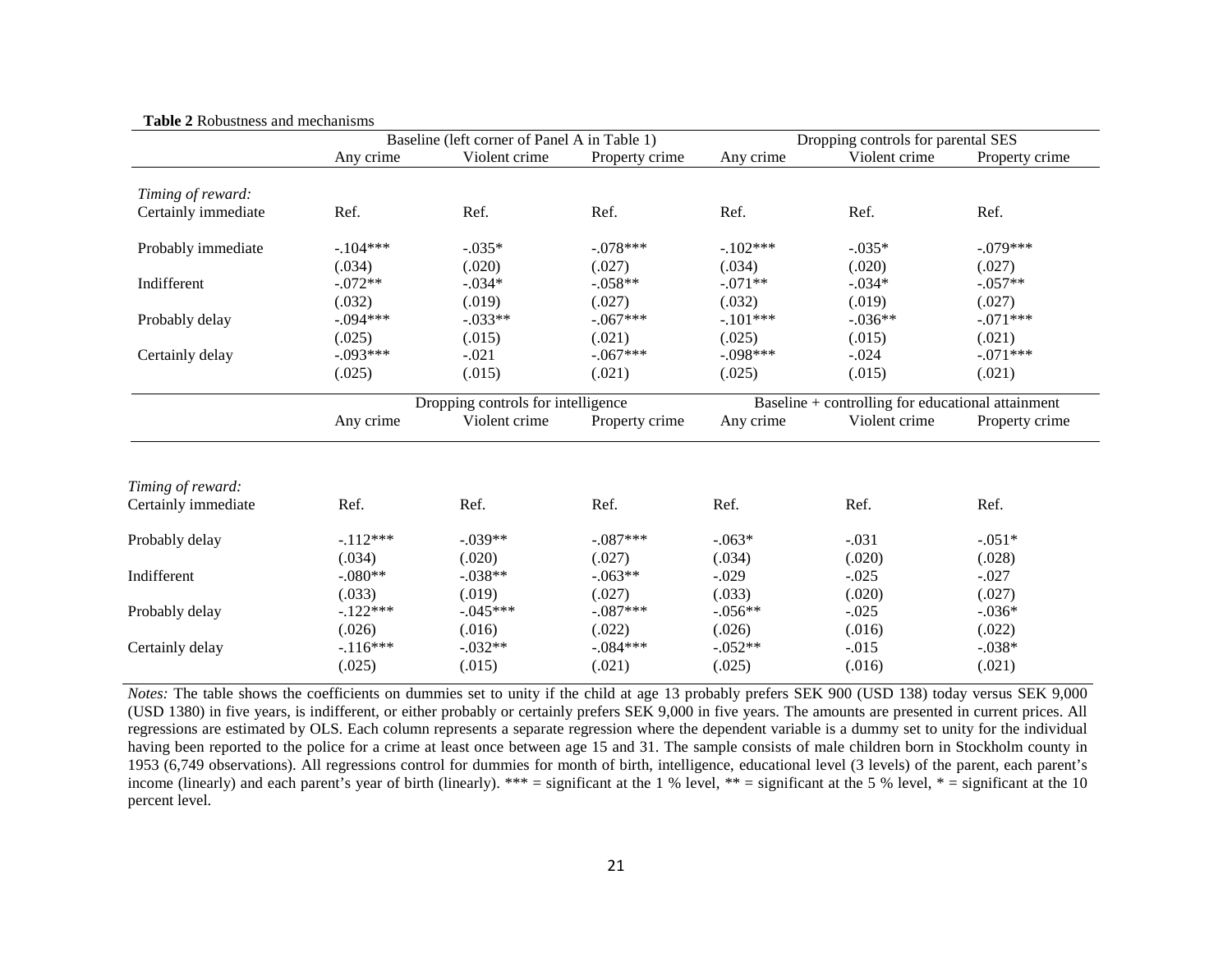|                     | Parents at most compulsory school |               |                | At least one parent higher education |                                                                                                                                                                              |                |  |
|---------------------|-----------------------------------|---------------|----------------|--------------------------------------|------------------------------------------------------------------------------------------------------------------------------------------------------------------------------|----------------|--|
|                     | Any crime                         | Violent crime | Property crime | Any crime                            | Violent crime                                                                                                                                                                | Property crime |  |
| Timing of reward:   |                                   |               |                |                                      |                                                                                                                                                                              |                |  |
| Certainly immediate | Ref.                              | Ref.          | Ref.           | Ref.                                 | Ref.                                                                                                                                                                         | Ref.           |  |
| Probably immediate  | $-.157***$                        | $-.000$       | $-.069$        | $-.054$                              | $-.077$                                                                                                                                                                      | $-.133**$      |  |
|                     | (.056)                            | (.033)        | (.045)         | (.086)                               | (.056)<br>$-.127***$<br>(.046)<br>$-.100**$<br>(.046)<br>$-.071$<br>(.046)<br>.044<br>Violent crime<br>Ref.<br>$-.030$<br>(.022)<br>$-0.016$<br>(.023)<br>$-0.015$<br>(.018) | (.067)         |  |
| Indifferent         | $-.087$                           | .023          | $-.044$        | .058                                 |                                                                                                                                                                              | $-.062$        |  |
|                     | (.057)                            | (.034)        | (.046)         | (.088)                               | $-0.012$<br>(.018)<br>.048                                                                                                                                                   | (.074)         |  |
| Probably delay      | $-166***$                         | $-.017$       | $-.059$        | $-.075$                              |                                                                                                                                                                              | $-.121**$      |  |
|                     | (.043)                            | (.024)        | (.035)         | (.063)                               |                                                                                                                                                                              | (.056)         |  |
| Certainly delay     | $-.149***$                        | $-.009$       | $-.047$        | $-.057$                              |                                                                                                                                                                              | $-.099*$       |  |
|                     | (.042)                            | (.024)        | (.035)         | (.061)                               |                                                                                                                                                                              | (.056)         |  |
| Sample mean         | .302                              | .069          | .150           | .216                                 |                                                                                                                                                                              | .098           |  |
|                     | Below average intelligence        |               |                |                                      | At least average intelligence                                                                                                                                                |                |  |
|                     | Any crime                         | Violent crime | Property crime | Any crime                            |                                                                                                                                                                              | Property crime |  |
| Timing of reward:   |                                   |               |                |                                      |                                                                                                                                                                              |                |  |
| Certainly immediate | Ref.                              | Ref.          | Ref.           | Ref.                                 |                                                                                                                                                                              | Ref.           |  |
| Probably delay      | $-.115**$                         | $-.038$       | $-.105**$      | $-.093**$                            |                                                                                                                                                                              | $-.049$        |  |
|                     | (.050)                            | (.033)        | (.042)         | (.045)                               |                                                                                                                                                                              | (.035)         |  |
| Indifferent         | $-.062$                           | $-.054**$     | $-.099**$      | $-.081*$                             |                                                                                                                                                                              | $-.013$        |  |
|                     | (.047)                            | (.030)        | (.040)         | (.044)                               |                                                                                                                                                                              | (.036)         |  |
| Probably delay      | $-.101***$                        | $-.052*$      | $-.087***$     | $-.085**$                            |                                                                                                                                                                              | $-.041$        |  |
|                     | (.038)                            | (.025)        | (.033)         | (.034)                               |                                                                                                                                                                              | (.027)         |  |
| Certainly delay     | $-.090**$                         | $-.029$       | $-.082***$     | $-.091***$                           |                                                                                                                                                                              | $-.046*$       |  |
|                     | (.036)                            | (.025)        | (.033)         | (.033)                               |                                                                                                                                                                              | (.027)         |  |
| Sample mean         | .350                              | .093          | .185           | .325                                 |                                                                                                                                                                              | .118           |  |

#### **Table 3** Subgroup analysis